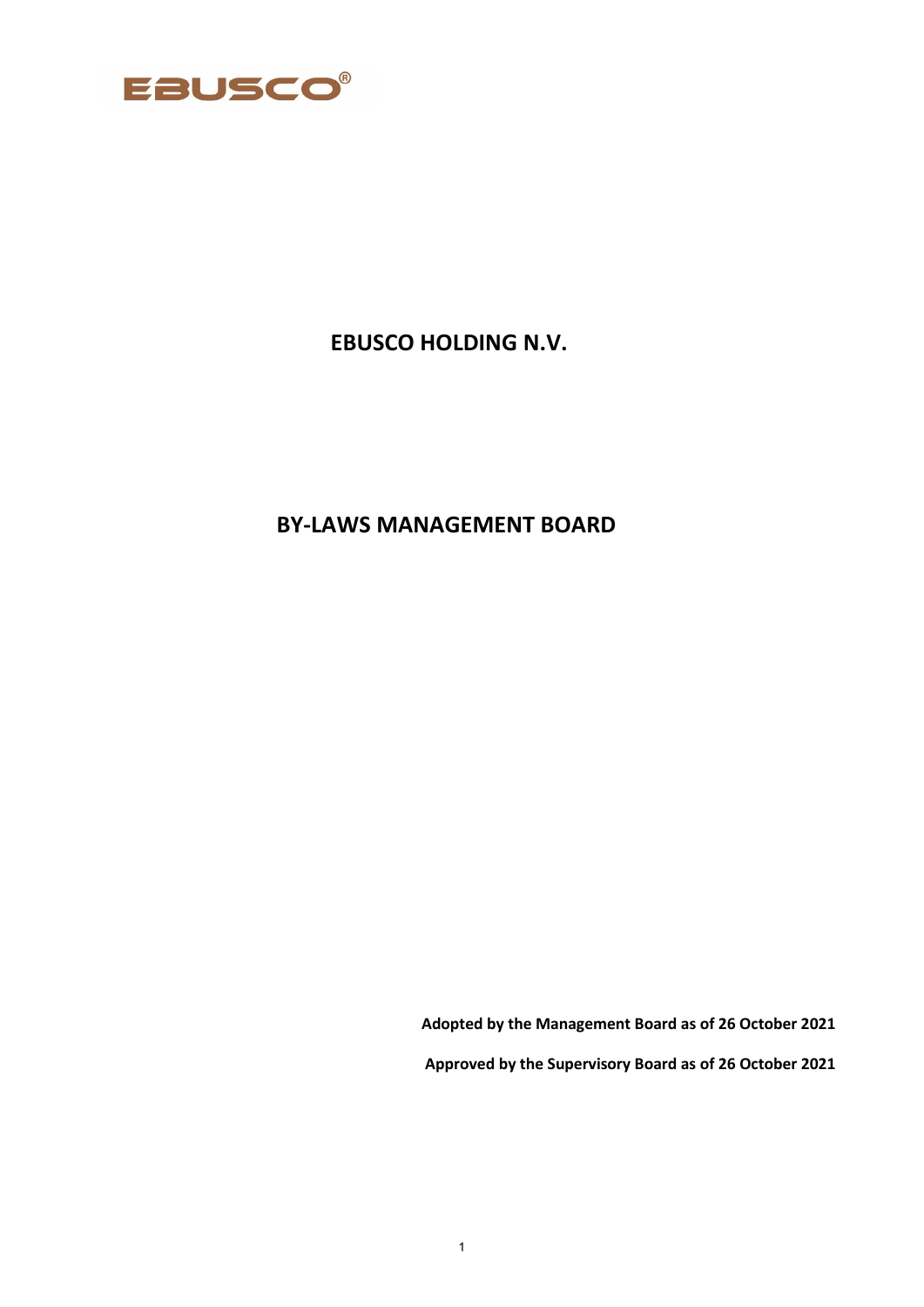

# **CONTENTS**

# Clause

# Page

| $\mathbf{1}$ . |                                                                                              |  |
|----------------|----------------------------------------------------------------------------------------------|--|
| 2.             |                                                                                              |  |
| 3.             |                                                                                              |  |
| 4.             |                                                                                              |  |
| 5.             |                                                                                              |  |
| 6.             |                                                                                              |  |
| 7 <sub>1</sub> |                                                                                              |  |
| 8.             |                                                                                              |  |
| 9.             | Financial Reporting; Annual Accounts and Report of the Management Board10                    |  |
| 10.            |                                                                                              |  |
| 11.            |                                                                                              |  |
| 12.            |                                                                                              |  |
| 13.            | Relation with the AFM, Analysts, the Financial Press and Institutional and Other Investors13 |  |
| 14.            |                                                                                              |  |
| 15.            |                                                                                              |  |
| 16.            |                                                                                              |  |
| 17.            |                                                                                              |  |
| 18.            |                                                                                              |  |
| 19.            |                                                                                              |  |
| 20.            |                                                                                              |  |
| 21.            |                                                                                              |  |
| 22.            |                                                                                              |  |
| 23.            |                                                                                              |  |
| 24.            |                                                                                              |  |

# Annex

| 2. |  |
|----|--|
|    |  |
|    |  |
| 5. |  |
|    |  |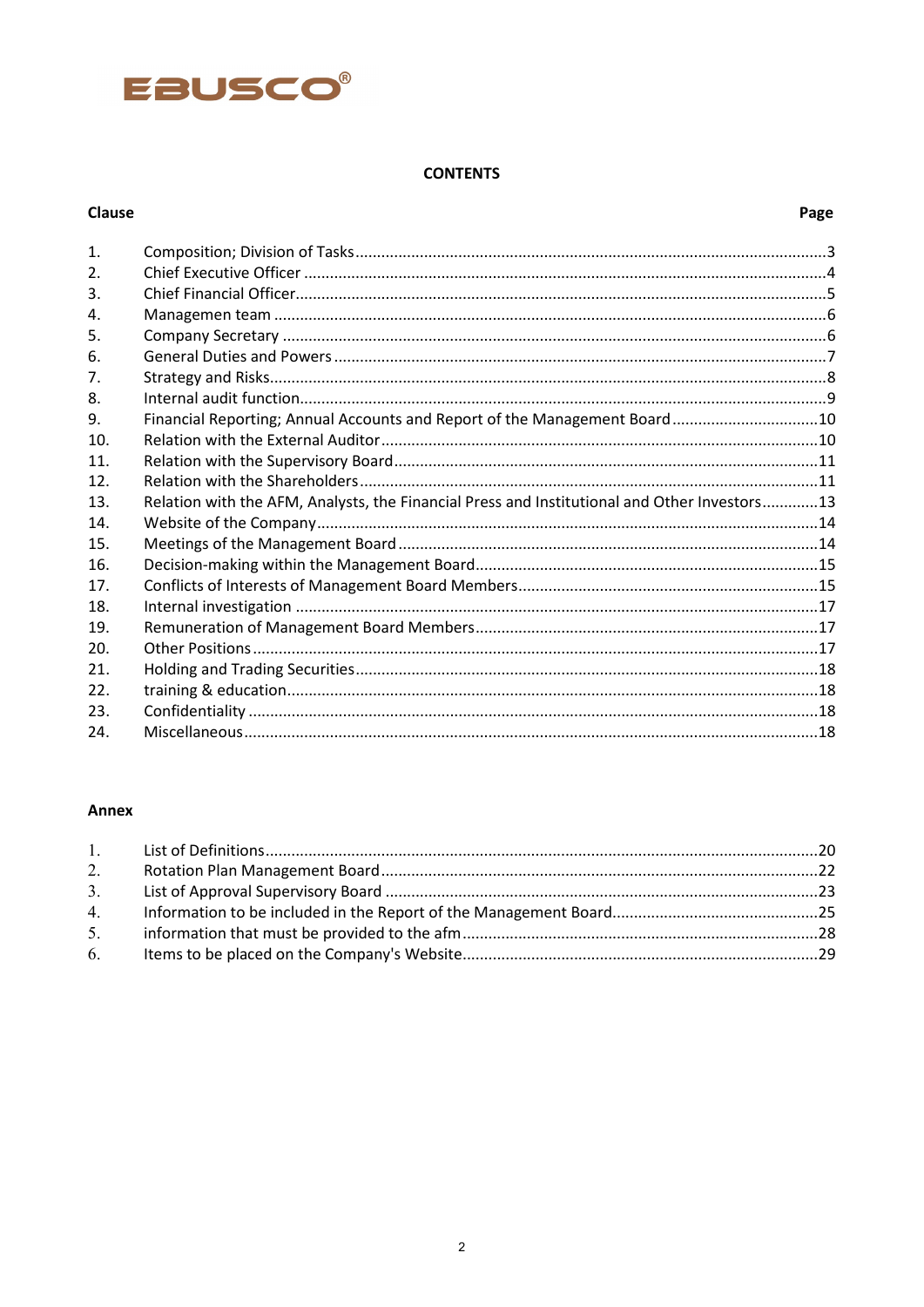

#### **INTRODUCTION**

- 0.1 These By-Laws are established pursuant to article 15.2 of the Articles of Association, subject to any deviations provided for in the comply-or-explain statement of the Company.
- 0.2 These By-Laws are complementary to the provisions regarding the Management Board and the Management Board members contained in applicable law and regulation, the Articles of Association and the rules pertaining to the relationship between the Supervisory Board and the Management Board contained in the By-Laws of the Supervisory Board.
- 0.3 These By-Laws are posted on the Company's website.
- 0.4 The meaning of certain capitalised or uncapitalised terms used in these By-Laws are set forth in the List of Definitions attached as **Annex 1**.

### **CHAPTER 1 COMPOSITION OF THE MANAGEMENT BOARD; POSITIONS**

#### **1. COMPOSITION; DIVISION OF TASKS**

- 1.1 The Management Board members are appointed by the General Meeting of Shareholders. The number of Management Board members is determined by the Supervisory Board after consultation with the Management Board. The Supervisory Board nominates one or more candidates for appointment.
- 1.2 Management Board members are appointed for a maximum of four years per term, up to and including the first General Meeting of Shareholders taking place in the fourth year after appointment. [1](#page-2-0)
- 1.3 The nomination of the Supervisory Board is in accordance with the diversity policy drawn up by the Supervisory Board with regard to the composition of the Management Board. The diversity policy addresses the concrete targets relating to diversity and the diversity aspects relevant to the Company, such as nationality, age, gender and background of education and professional experience. [2](#page-2-1)
- 1.4 Management Board members that are nominated for appointment shall attend the General Meeting of Shareholders at which votes will be cast on their nomination.<sup>[3](#page-2-2)</sup>
- 1.5 Management Board members shall retire periodically in accordance with a rotation plan to be drawn up by the Supervisory Board in order to avoid as much as possible the situation in which many Management Board members retire at the same time. The current rotation plan is attached as **Annex 2**. The Supervisory Board may at any time amend the rotation plan. Amendments to the rotation plan, however, do not entail that a sitting Management Board member remains in office for a longer period than he or she was appointed for, or that he or she retires against his or her will before his or her term has expired.

<sup>1</sup> Dutch Corporate Governance Code, best practice provision 2.2.1.

<span id="page-2-1"></span><span id="page-2-0"></span><sup>&</sup>lt;sup>2</sup> Dutch Corporate Governance Code, best practice provision 2.1.5.

<span id="page-2-2"></span><sup>3</sup> Dutch Corporate Governance Code, best practice provision 4.1.8.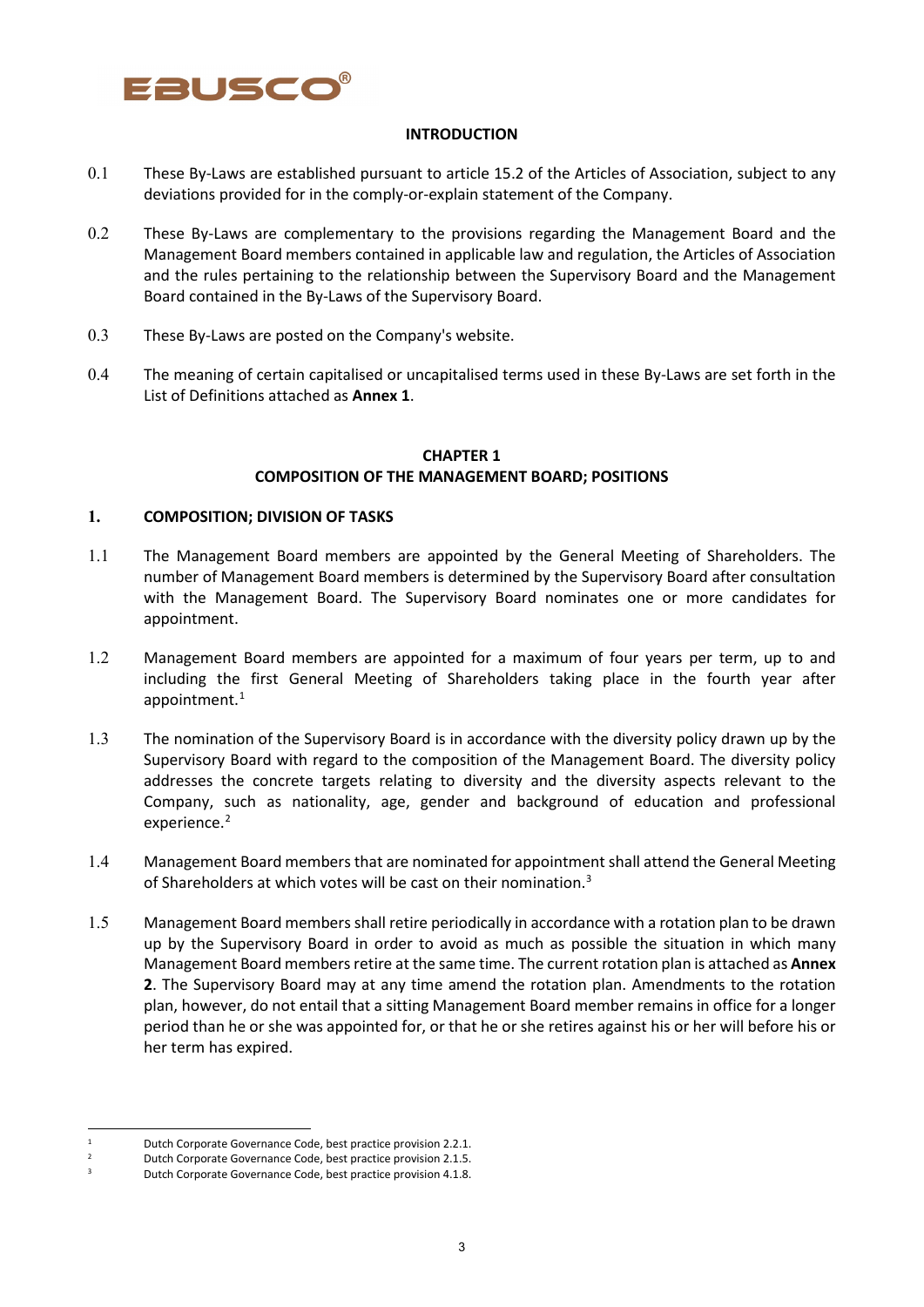# Eausco

- 1.6 A Management Board member shall retire early in the event of inadequate functioning, structural incompatibility of interests, and in other instances in which this is deemed necessary by the Supervisory Board[.4](#page-3-0)
- 1.7 Individual Management Board members may be charged with specific parts of the managerial tasks, without prejudice to the collective responsibility of the Management Board as a whole. The Management Board remains collectively responsible for decisions, even if they are prepared by individual Management Board members. An individual Management Board member may only exercise such powers as are explicitly attributed or delegated to him or her and he or she may never exercise powers beyond those exercisable by the Management Board as a whole.
- 1.8 The division of tasks within the Management Board is determined (and amended, if necessary) by the Management Board, subject to the approval of the Supervisory Board. Management Board members especially charged with particular managerial tasks are primarily responsible for the risk control and monitoring of the managerial tasks concerned.
- 1.9 Each Management Board member must inform the other Management Board members in a clear and timely manner about the way in which he or she has used delegated powers and about major developments in the area of his or her responsibilities.

## **2. CHIEF EXECUTIVE OFFICER**

- 2.1 The Supervisory Board appoints one of the Management Board members as CEO.
- 2.2 The CEO is primarily responsible for:
	- (a) preparing an agenda and chairing meetings of the Management Board;
	- (b) ensuring that budgets and policy plans are drawn up in a timely manner;
	- (c) ensuring that the Management Board functions effectively and makes decisions in a collective manner;
	- (d) determining whether a proposed resolution should be brought to the Management Board for a vote;
	- (e) ensuring that passed resolutions are in accordance with the strategy that should lead to the realisation of the objectives of the Company as referred to in Clause 6;
	- (f) supervising the implementation of passed resolutions and determining if further consultation with the Management Board on their implementation is required;
	- (g) consulting on an ad hoc basis with Management Board members regarding their respective tasks; and
	- (h) ensuring that all resolutions of the Management Board and all actions of the Company are in compliance with the applicable laws, regulations, the Articles of Association, the Supervisory Board By-Laws and these By-Laws.

<span id="page-3-0"></span><sup>4</sup> Dutch Corporate Governance Code, best practice provision 2.2.3.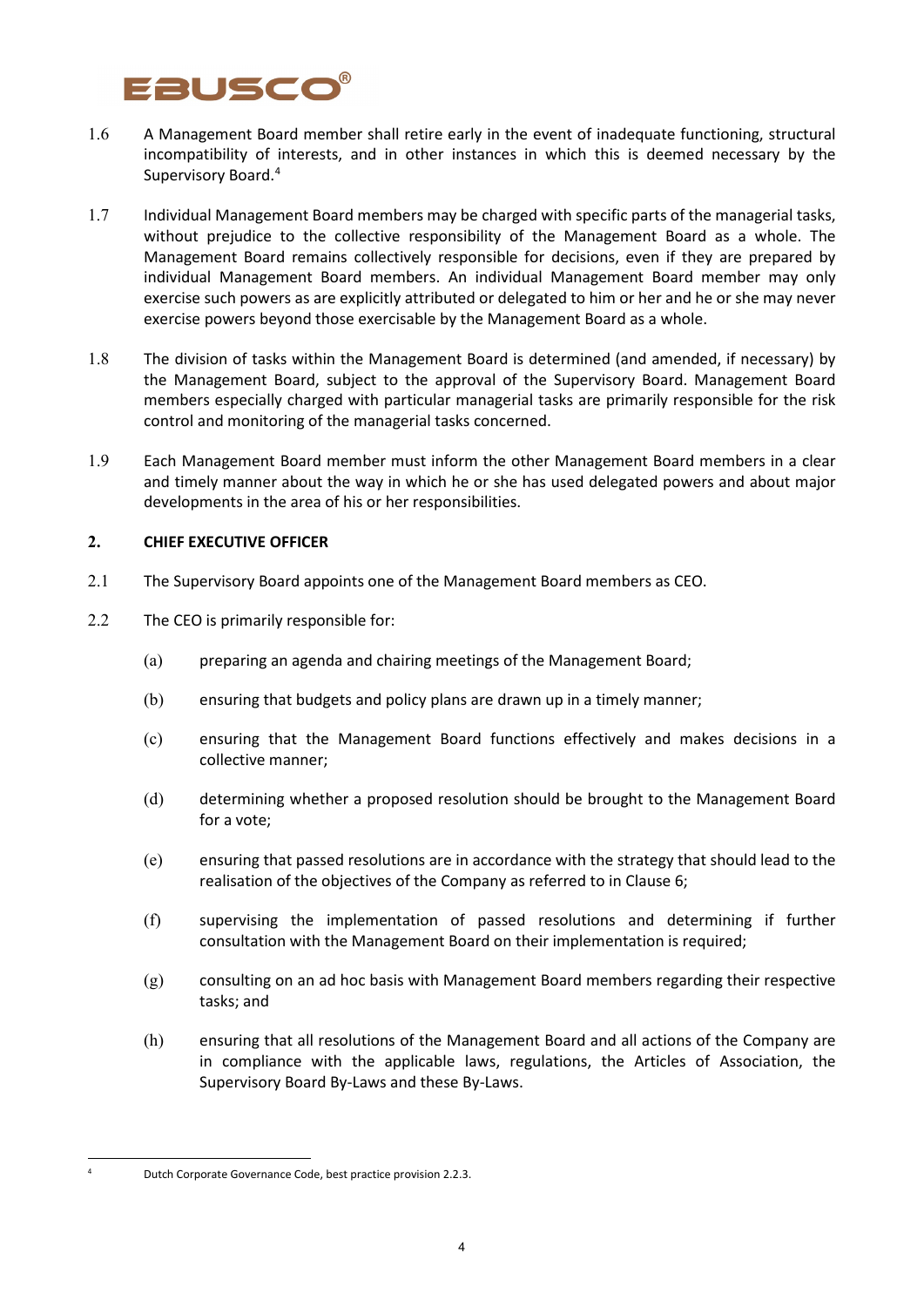# 2USCC

- 2.3 The CEO is also responsible for the following matters regarding the relationship between the Management Board and the Supervisory Board:
	- (a) designating Management Board members who consult on behalf of the Management Board with the Committees;
	- (b) submitting items on the agenda and in this regard preparing meetings of the Supervisory Board in consultation with the Chairman of the Supervisory Board and supported by the Company Secretary;
	- (c) ensuring that the Supervisory Board is provided with all information necessary for the proper performance of its duties;
	- (d) overseeing and ensuring communications of the Management Board with the Supervisory Board;
	- (e) involving the Supervisory Board in a timely manner when formulating the strategy concerning the long-term value creation;
	- (f) consulting regularly with the Chairman of the Supervisory Board and consulting other members of the Supervisory Board if deemed necessary or advisable;
	- (g) considering requests of Management Board members to consult with particular members of the Supervisory Board regarding their area of expertise; and
	- $(h)$  if requested<sup>[5](#page-4-0)</sup>, participating in meetings with the Audit Committee and the CFO as described in Clause 3.
- 2.4 The CEO is assisted in the organisation of the matters set out in Clauses 2.2 and 2.3 by the Company Secretary.

### **3. CHIEF FINANCIAL OFFICER**

- 3.1 The Supervisory Board appoints one of the Management Board members as CFO with approval of the CEO.
- 3.2 The CFO is primarily responsible for:
	- (a) formulating, communicating and executing the Company's financial strategy;
	- (b) formulating, communicating and executing the Company's business risk and audit strategy;
	- (c) overseeing and ensuring the integrity of the Company's accounts;
	- (d) the functioning of the internal audit function;
	- (e) the financial, tax and management accounting reporting and filing of the Company; and
	- (f) performing any other related duties as may be prescribed from time to time by the Management Board.

<span id="page-4-0"></span><sup>5</sup> Dutch Corporate Governance Code, best practice provision 1.5.2.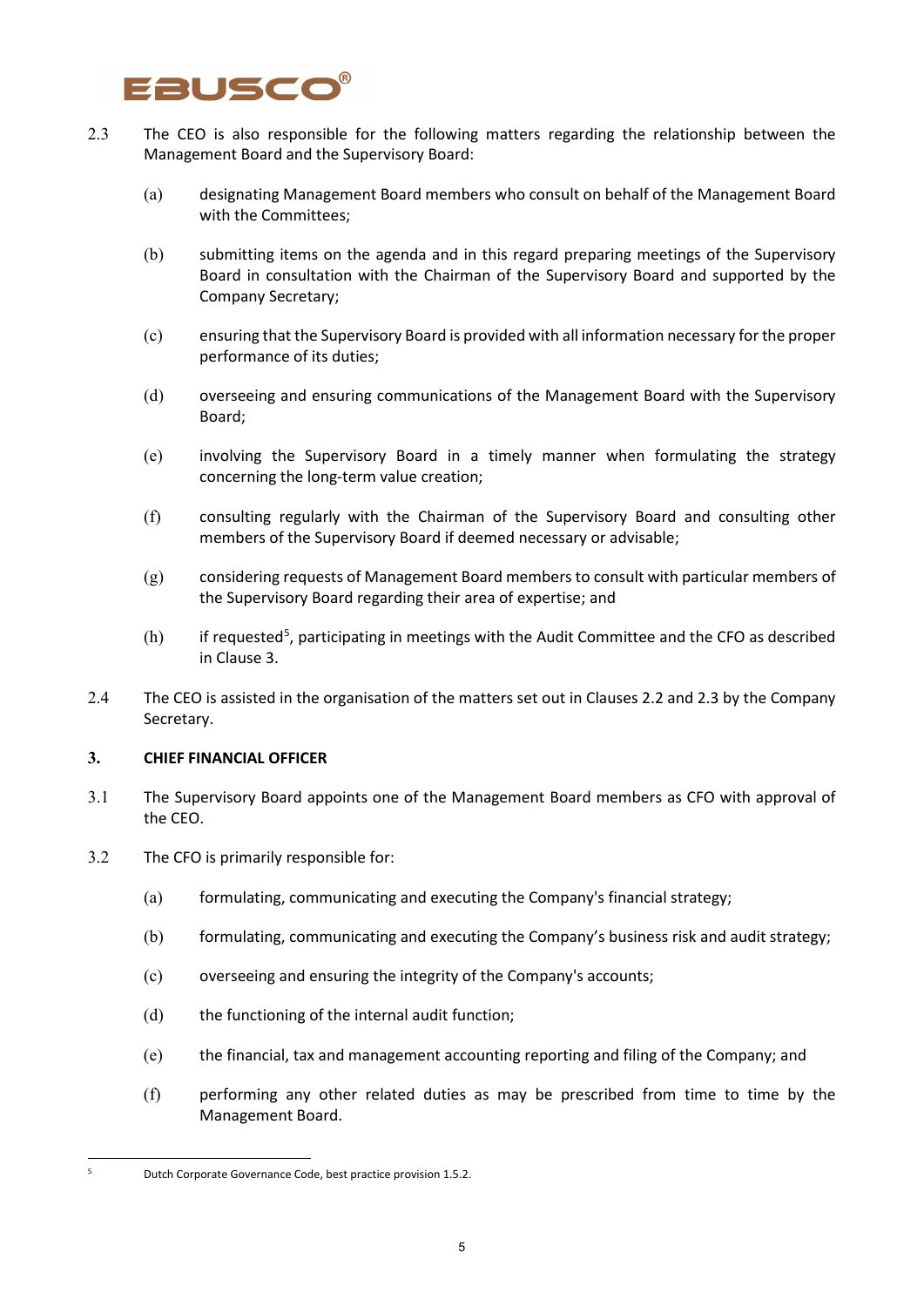# Eausco

- 3.3 The CFO is also primarily responsible for taking part in meetings of the Audit Committee to discuss,  $6$ among other things:
	- (a) the integrity of the financial statements of the Company (including but not limited to the choice of accounting policies, application and assessments of the effects of new rules, information about the handling of estimated items in the Annual Accounts and forecasts);
	- (b) the qualifications, independence, remuneration and non-auditing work of the External Auditor for the Company (without prejudice to the responsibilities of the Audit Committee in the area of finance, accounting and tax);
	- (c) the performance of tasks by the internal audit function and the External Auditor;
	- (d) the financial reporting process;
	- (e) risk management;
	- (f) the system of internal business controls (including but not limited to the effect of internal risk management and control systems);
	- (g) compliance by the Company with laws and regulations and applicable codes of conduct in the area of finance, accounting and tax;
	- (h) compliance by the Company with recommendations of the External Auditor and the Company's internal audit function;
	- (i) the financing of the Company and finance-related strategies; and
	- (j) the Company's tax policy.

### **4. MANAGEMEN TEAM**

4.1 The Company has a management team that is not considered an Executive Committee under the Dutch Corporate Governance Code.

## **5. COMPANY SECRETARY[7](#page-5-1)**

- 5.1 The Management Board is assisted by the Company Secretary, who is appointed by the Management Board, after approval by the Supervisory Board. The Company Secretary may be removed by the Management Board after approval by the Supervisory Board.
- 5.2 All Management Board members have access to the advice and services of the Company Secretary.
- 5.3 The Company Secretary sees to it that correct Management Board procedures are followed and that the obligations of the Management Board under the law, the Articles of Association as well as the by-laws are complied with. The Company Secretary shall assist the CEO in the organisation of the affairs of the Management Board (the preparing and reporting of meetings, information etc.).
- 5.4 The Company Secretary may delegate his or her duties under these By-Laws, or parts thereof, to one (or more) deputy (or deputies) appointed by him or her in consultation with the CEO.

<span id="page-5-1"></span><span id="page-5-0"></span><sup>6</sup> Dutch Corporate Governance Code, best practice provision 1.5.2.

Compare clause 4 of the By-Laws of the Supervisory Board and Dutch Corporate Governance Code, best practice provision 2.3.10.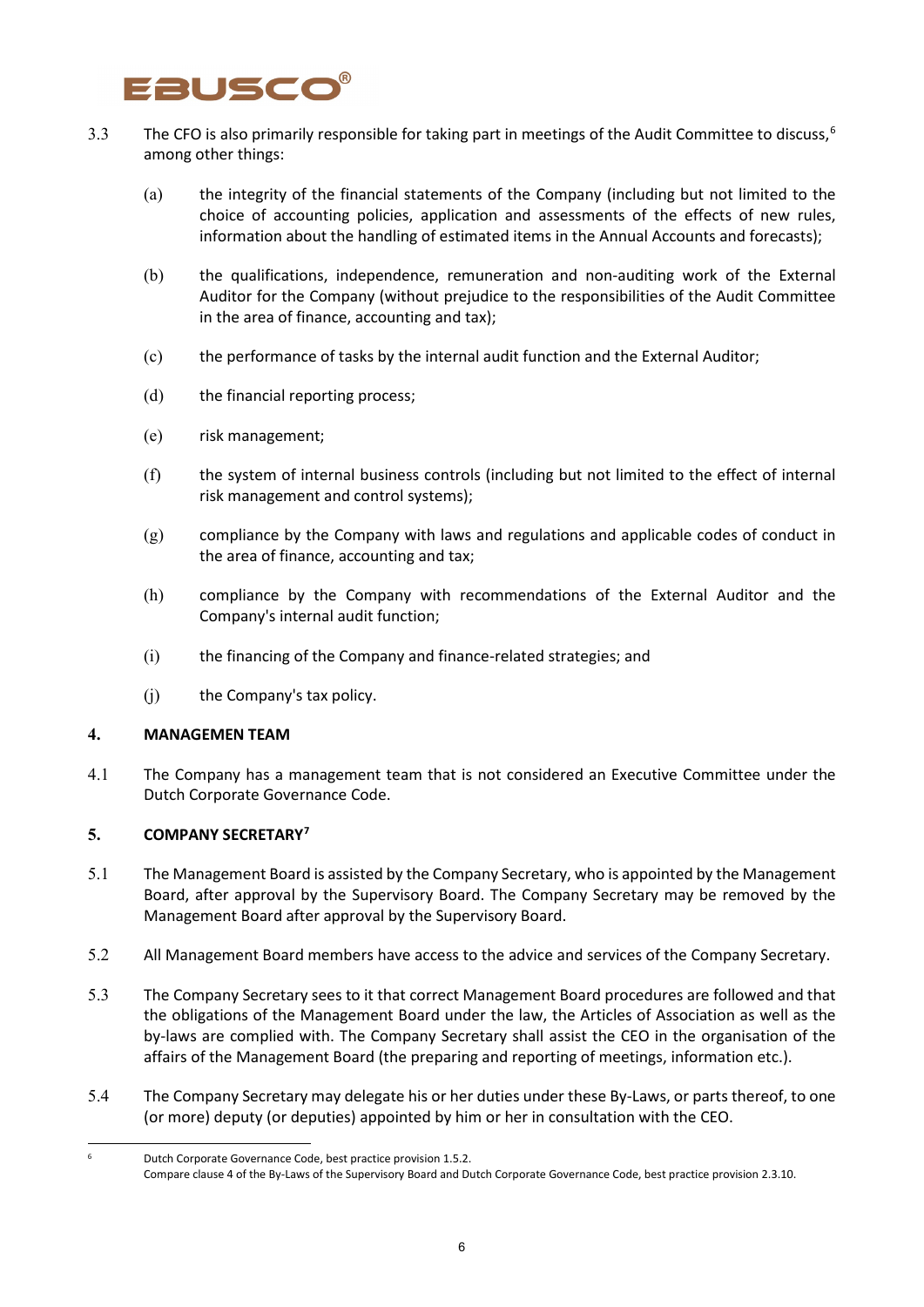# Eauscc

- 5.5 If the Company Secretary notes that the interests of the Management Board and the Supervisory Board diverge, as a result of which it is unclear which interests the Company Secretary should represent, he or she should report this to the Chairman of the Supervisory Board.
- 5.6 The Company Secretary also performs tasks for the Supervisory Board, as provided for in the By-Laws of the Supervisory Board.

### **CHAPTER II DUTIES AND POWERS**

### **6. GENERAL DUTIES AND POWERS**

- 6.1 The Management Board is charged with the management of the Company, which means, among other things, that it is responsible for the continuity of the Company and the business connected with it. The Management Board focuses on long-term value creation for the Company and the business connected with it, and takes into account the stakeholders interests that are relevant in this context. [8](#page-6-0) The responsibility for the management of the Company is vested collectively in the Management Board. The Supervisory Board monitors the Management Board in this.
- 6.2 The Management Board members shall externally express concurring views with respect to important affairs, matters of principle and matters of general interest, with due observance of the responsibilities of its individual members.
- 6.3 The Management Board is responsible for the compliance with all relevant laws and regulations. The Management Board is, together with the Supervisory Board, responsible for the corporate governance structure of the Company and compliance with the Dutch Corporate Governance Code.<sup>[9](#page-6-1)</sup>
- 6.4 The Management Board is responsible for creating a culture that contributes to long-term value creation of the Company. The Management Board shall<sup>[10](#page-6-2)</sup>:
	- (a) adopt common values for the Company and the business connected with it that contribute to a culture focused on long-term value creation and discuss these with the Supervisory Board; the Management Board is responsible for the incorporation and maintenance of the values within the Company and the business connected with it;
	- (b) encourage behaviour that is in keeping with the values, and propagate these values through leading by example; and
	- (c) draw up a code of conduct and monitor its effectiveness and compliance with this Code, both on the part of itself and of the employees of the Company.

The conduct and culture in the Company and the business connected with it shall be discussed in the consultations between the Management Board, the Supervisory Board.[11](#page-6-3)

6.5 The Management Board promotes a culture of openness and accountability within the Management Board. [12](#page-6-4)

<span id="page-6-0"></span><sup>8</sup> Dutch Corporate Governance Code, best practice provision 1.1.

<span id="page-6-1"></span><sup>&</sup>lt;sup>9</sup> Dutch Corporate Governance Code, part: 'Compliance with the Code'.<br><sup>10</sup> Dutch Corporate Governance Code, best practice provisions 2.5.1 and

<span id="page-6-2"></span><sup>10</sup> Dutch Corporate Governance Code, best practice provisions 2.5.1 and 2.5.2.<br>
21 Dutch Corporate Governance Code, best practice provision 2.5.3.<br>
21 Dutch Corporate Governance Code, best practice provision 2.4.1

<span id="page-6-3"></span>

<span id="page-6-4"></span><sup>12</sup> Dutch Corporate Governance Code, best practice provision 2.4.1.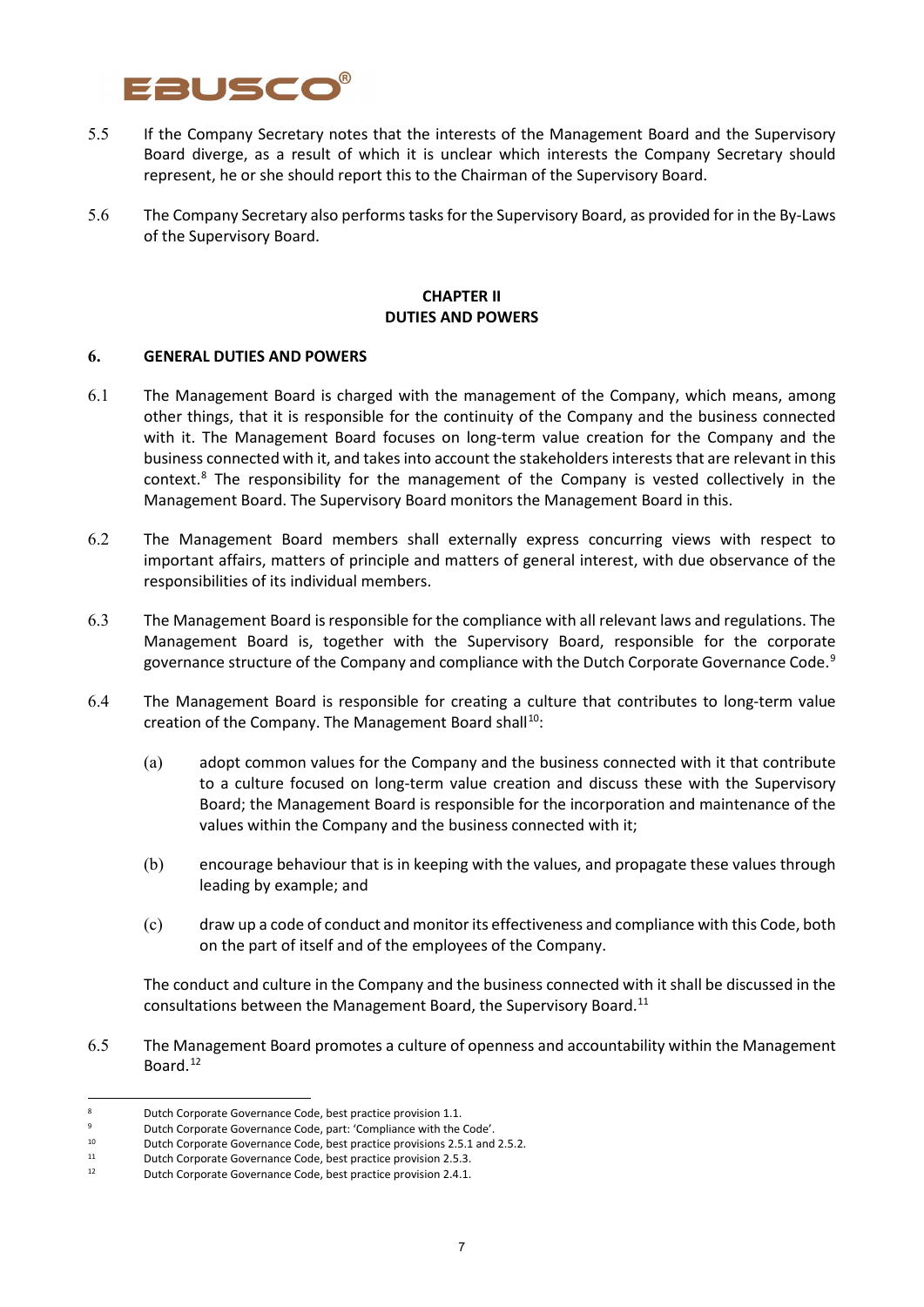# Eauscc

- 6.6 The Management Board shall ensure that employees have the possibility of reporting actual (or suspected) misconduct or irregularities in the Company to the CEO or an officer designated thereto, without jeopardising their legal position. When these concern the functioning of the Management Board members, it shall be reported to the Chairman of the Supervisory Board. The Management Board informs the Chairman of the Supervisory Board without delay on signs of actual (or suspected) material misconduct or irregularities within the Company and the business connected with it.<sup>[13](#page-7-0)</sup>
- 6.7 All transactions between the Company and individuals or legal entities who hold at least 10% of the shares in the Company must be agreed on terms that are customary in the market. Decisions to enter into transactions in which there are conflicts of interest with such persons that are of material significance to the Company and/or to such persons require the approval of the Supervisory Board.<sup>[14](#page-7-1)</sup>
- 6.8 At least once a year the Management Board itself shall evaluate the functioning of the Management Board as a whole and the functioning of its individual members, and discuss the conclusions that must be drawn on the basis thereof.<sup>[15](#page-7-2)</sup>

### **7. STRATEGY AND RISKS**

- 7.1 The Management Board shall develop a view on long-term value creation by the Company and the business connected with it and shall formulate a strategy in line with this. When developing the strategy, attention shall in any event be paid to:<sup>[16](#page-7-3)</sup>
	- (a) the strategy's implementation and feasibility;
	- (b) the business model applied by the Company and the market in which the Company and the business connected with it operate;
	- (c) opportunities and risks for the Company;
	- (d) the Company's operational and financial goals and their impact on its future position in relevant markets;
	- (e) the interests of the stakeholders;
	- (f) any other aspects relevant to the Company and the business connected with it, such as the environment, social and employee-related matters, the chain within which the enterprise operates, respect for human rights, and fighting corruption and bribery; and
	- $(g)$  the information and communication technology (ICT) systems of the Company and the affiliated risks of cyber security (including disturbance, failure or abuse of ICT).<sup>[17](#page-7-4)</sup>
- 7.2 The Management Board shall engage the Supervisory Board at an early stage in formulating the strategy for realising long-term value creation, and renders account to the Supervisory Board of the strategy and the explanatory notes to that strategy.<sup>[18](#page-7-5)</sup>

<span id="page-7-0"></span><sup>13</sup> Dutch Corporate Governance Code, best practice provision 2.6.1. and 2.6.2.<br>
Dutch Corporate Governance Code, best practice provision 2.7 5

<span id="page-7-1"></span><sup>14</sup> Dutch Corporate Governance Code, best practice provision 2.7.5.<br>15 Dutch Corporate Covernance Code, best practice provision 2.2.7.

<span id="page-7-2"></span><sup>15</sup> Dutch Corporate Governance Code, best practice provision 2.2.7.<br>16 Dutch Corporate Governance Code: best practice provision 1.1.1.

Dutch Corporate Governance Code; best practice provision 1.1.1.

<span id="page-7-4"></span><span id="page-7-3"></span><sup>&</sup>lt;sup>17</sup> Cyber Security Council; Cybersecurity guide for Management Board members<br><sup>18</sup> Dutch Corporate Governance Code, best practice provision 1.1.2

<span id="page-7-5"></span>Dutch Corporate Governance Code, best practice provision 1.1.2.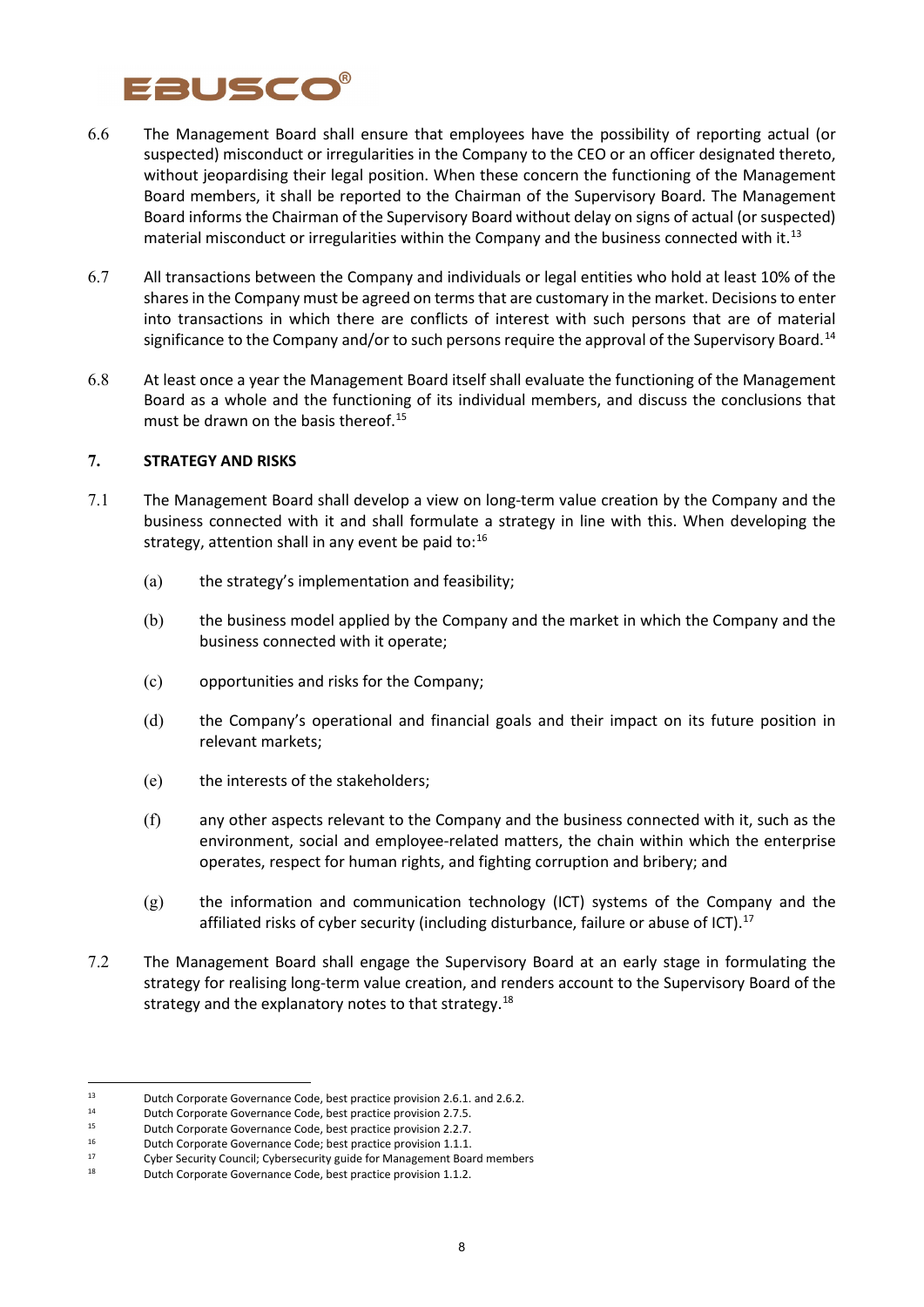# Fauscc

- 7.3 The Management Board shall identify and analyse the risks associated with the Company's strategy and activities and the business connected with it. It is responsible for establishing the risk appetite, and also the measures that are put in place in order to counter the risks being taken.<sup>[19](#page-8-0)</sup> Based on the risk assessment, the Management Board shall design, implement and maintain adequate internal risk management and control systems.[20](#page-8-1)
- 7.4 The Management Board monitors the operation of the internal risk management and control systems and conducts a systematic assessment of the design and effectiveness of the systems at least once a year. The monitoring covers all material control measures, relating to strategic, operational, compliance and reporting risks. Attention shall be given to observed weaknesses, instances of misconduct and irregularities, indications from whistle-blowers, lessons learned and findings from the internal audit function and the External Auditor. Where necessary, improvements shall be made to the internal risk management and control systems.<sup>[21](#page-8-2)</sup>
- 7.5 The Management Board may appoint a Chief Information Security Officer (CISO), who is responsible for the formulation and monitoring of the physical and digital information security policy within the Company. The CISO advises the Management Board and reports to the Management Board. The Management Board ensures that the CISO can operate independently in the Company.<sup>[22](#page-8-3)</sup>
- 7.6 The Management Board discusses the effectiveness of the design and the operation of the internal risk management and control systems with the Audit Committee and render account of this to the Supervisory Board.<sup>[23](#page-8-4)</sup>

### **8. INTERNAL AUDIT FUNCTION**

- 8.1 The duty of the internal audit function is to assess the design and the operation of the internal risk management and control systems. The internal audit function shall have sufficient resources to execute the internal audit plan and shall have direct access to the Audit Committee and the External Auditor. <sup>[24](#page-8-5)</sup> The Management Board is responsible for the internal audit function.<sup>[25](#page-8-6)</sup>
- 8.2 The Management Board both appoints and dismisses the senior internal auditor which decisions will be submitted to the Supervisory Board for approval, along with the recommendation issued by the Audit Committee.<sup>[26](#page-8-7)</sup>
- 8.3 The Management Board annually assesses the way in which the internal audit function fulfils its responsibility, taking into account the Audit Committee's opinion.<sup>[27](#page-8-8)</sup>
- 8.4 The Management Board adopts terms relating to the internal audit function and may amend these at any time with the approval of the chairman of the Audit Committee. These terms mark the role and responsibility of the internal audit function, its composition and in which manner it should perform its tasks.

<span id="page-8-0"></span><sup>19</sup> Dutch Corporate Governance Code, best practice provision 1.2.1.<br>20 Dutch Corporate Covernance Code, best practice provision 1.2.2.

<span id="page-8-1"></span><sup>20</sup> Dutch Corporate Governance Code, best practice provision 1.2.2.<br>Putch Corporate Governance Code, best practice provision 1.2.2.

<span id="page-8-2"></span><sup>&</sup>lt;sup>21</sup> Dutch Corporate Governance Code, best practice provision 1.2.3.<br>Cubes Sequity Council Cubesconvity quide for the Management

<sup>&</sup>lt;sup>22</sup> Cyber Security Council, Cybersecurity-guide for the Management Board members, p. 6.<br><sup>23</sup> Dutch Corporate Governance Code, best practice provision 1.4.1

<span id="page-8-5"></span><span id="page-8-4"></span><span id="page-8-3"></span><sup>&</sup>lt;sup>23</sup> Dutch Corporate Governance Code, best practice provision 1.4.1.<br><sup>24</sup> Dutch Corporate Covernance Code, best practice provision 1.2.4.

<sup>&</sup>lt;sup>24</sup> Dutch Corporate Governance Code, best practice provision 1.3.4.<br><sup>25</sup> Dutch Corporate Governance Code, Principle 1.3

Dutch Corporate Governance Code, Principle 1.3.

<span id="page-8-7"></span><span id="page-8-6"></span><sup>&</sup>lt;sup>26</sup> Dutch Corporate Governance Code, best practice provision 1.3.1.<br><sup>27</sup> Dutch Corporate Governance Code, best practice provision 1.3.2.

<span id="page-8-8"></span><sup>27</sup> Dutch Corporate Governance Code, best practice provision 1.3.2.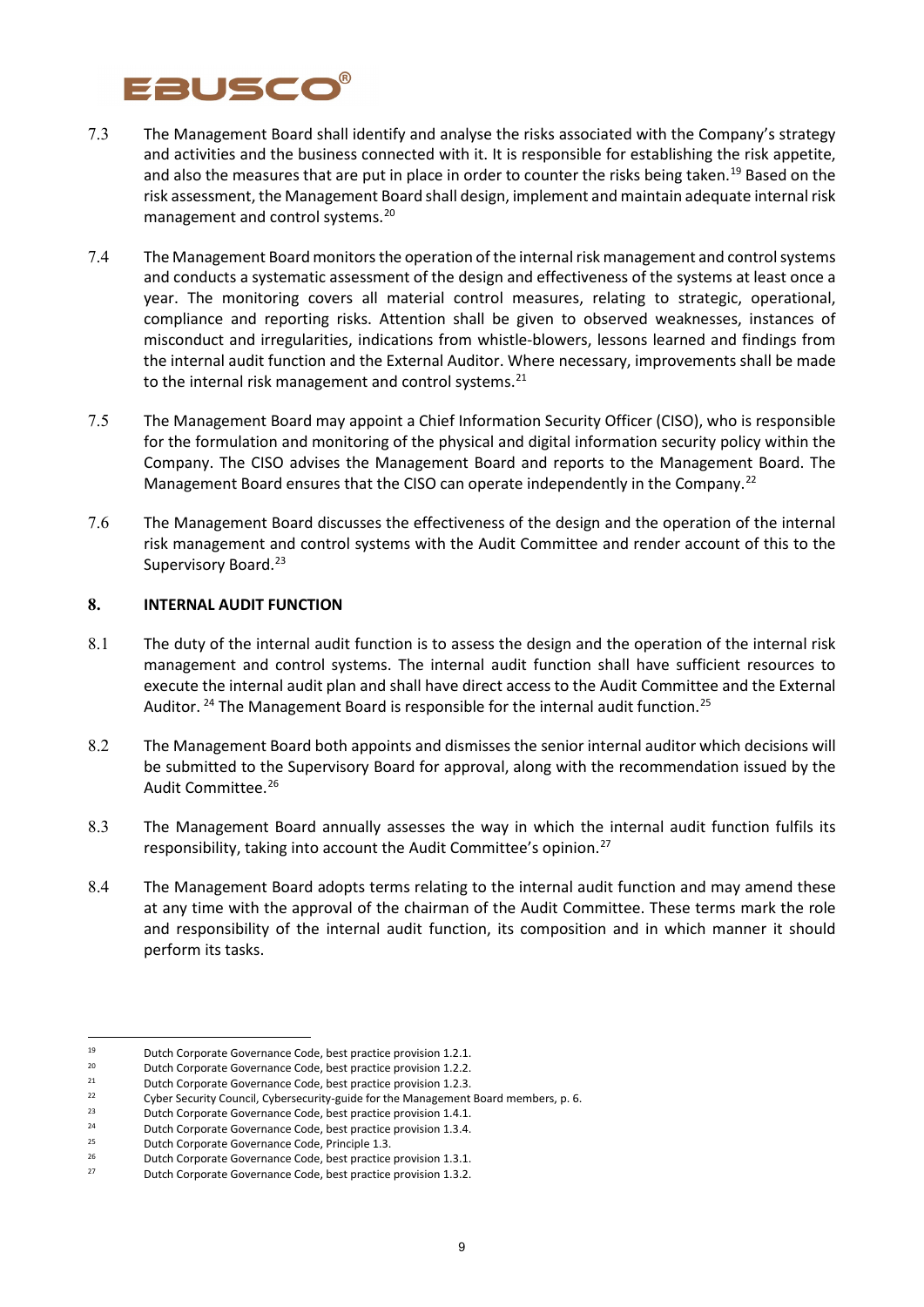# Eausco

8.5 The Management Board and the Supervisory Board will be asked to approve the audit plan of the internal audit function. The internal audit function will draw up its audit plan involving the Management Board, the Audit Committee and the External Auditor.<sup>[28](#page-9-0)</sup>

### **9. FINANCIAL REPORTING; ANNUAL ACCOUNTS AND REPORT OF THE MANAGEMENT BOARD**

- 9.1 The Management Board is responsible for establishing and maintaining internal procedures that ensure that all major financial information is known to the Management Board, so that the timeliness, completeness and accuracy of the external financial reporting are assured. For this purpose the Management Board shall ensure that financial information from business divisions and/or Subsidiaries is reported directly to itself and that the integrity of that information is not compromised[.29](#page-9-1)
- 9.2 The Management Board is responsible for the quality and completeness of publicly disclosed financial reports.[30](#page-9-2)
- 9.3 The Management Board shall prepare quarterly and half-yearly financial statements that will be discussed at the first meeting of the Supervisory Board thereafter.
- 9.4 Annually, at the latest in April, the Management Board shall submit the Report of the Management Board and the Annual Accounts together with the audit report, the management letter and all further required additional information, to the Supervisory Board for discussion. The Management Board shall make available for the public the Report of the Management Board and the Annual Accounts within four months of the end of the financial year.
- 9.5 The Management Board shall ensure that the information listed in **Annex 4** is included in the Report of the Management Board.

### **10. RELATION WITH THE EXTERNAL AUDITOR**

- 10.1 The Management Board shall ensure that the External Auditor can properly perform its audit work, and it shall encourage both the External Auditor and the Company to properly perform and pursue the role and the policy of the Company regarding the External Auditor, as provided for by agreement with the External Auditor, these By-Laws, the By-Laws of the Supervisory Board, the terms of reference of the Audit Committee and the terms of the internal audit function.
- 10.2 The Management Board and the Supervisory Board maintain on regular basis contact with the External Auditor. In its contact with the External Auditor the Management Board discusses at least the draft audit plan before presenting it to the Audit Committee.<sup>[31](#page-9-3)</sup> The Management Board ensures that the External Auditor receives all information necessary for completing its task and will give the External Auditor the opportunity to respond to the information that has been provided. $32$
- 10.3 The Supervisory Board is permitted to examine the most important points of discussion arising between the External Auditor and the Management Board based on the draft management letter or the draft audit report. $33$

<span id="page-9-0"></span><sup>28</sup> Dutch Corporate Governance Code, best practice provision 1.3.3.<br>Dutch Corporate Governance Code 2009, best practice provision

<span id="page-9-1"></span><sup>&</sup>lt;sup>29</sup> Dutch Corporate Governance Code 2009, best practice provision V.1.3.<br><sup>30</sup> Dutch Corporate Covernance Code 2000, Bringiale V.1.

<span id="page-9-2"></span><sup>&</sup>lt;sup>30</sup> Dutch Corporate Governance Code 2009, Principle V.1.<br><sup>31</sup> Dutch Corporate Governance Code, Principle 1.7 and by

Dutch Corporate Governance Code, Principle 1.7 and best practice provision 1.7.2.

<span id="page-9-5"></span><span id="page-9-4"></span><span id="page-9-3"></span> $32$  Dutch Corporate Governance Code, best practice provision 1.7.1.<br> $33$  Dutch Corporate Governance Code, best practice provision 1.7.5.

<sup>33</sup> Dutch Corporate Governance Code, best practice provision 1.7.5.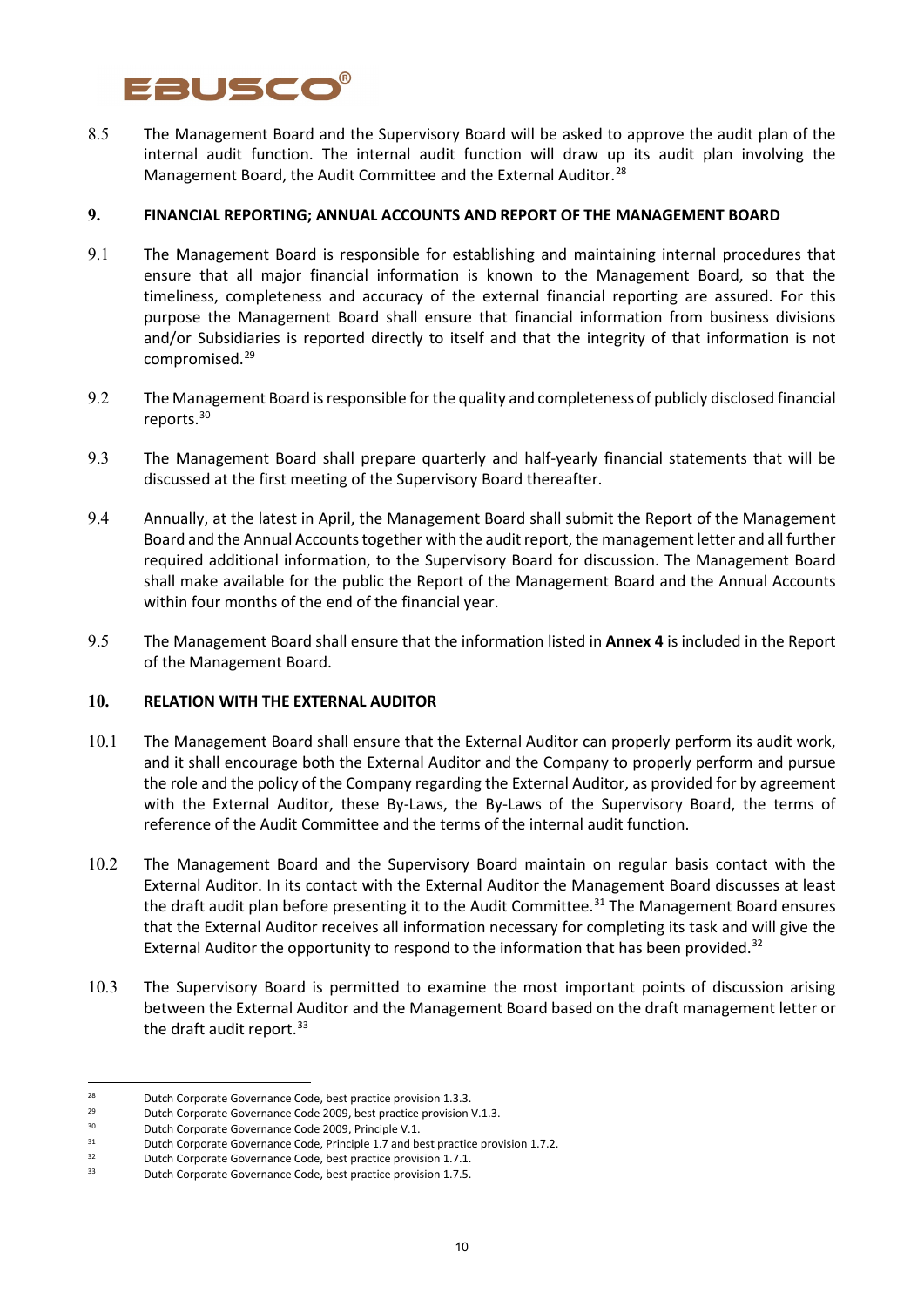

- 10.4 The Management Board annually reports its observations to the Audit Committee and the Supervisory Board on the functioning of the External Auditor and the fulfilment of its duties, in respect of the (re)appointment or dismissal of the External Auditor and the issue of a new audit-engagement.<sup>[34](#page-10-0)</sup> The Management Board facilitates the process of appointment of the External Auditor, paying attention to the scope of the audit, the materiality to be used and remuneration for the audit.<sup>[35](#page-10-1)</sup>
- 10.5 The Management Board publishes a press release in the event of the early termination of the relationship with external audit firm, which shall explain the reasons for such early termination.<sup>[36](#page-10-2)</sup>

### **11. RELATION WITH THE SUPERVISORY BOARD**

- 11.1 The CEO is the first contact for the Chairman of the Supervisory Board and the other members of the Supervisory Board.
- 11.2 The Management Board members attend as many meetings of the Supervisory Board as possible, to the extent the Supervisory Board does not indicate that it wishes to meet in the absence of the Management Board members. [37](#page-10-3)
- 11.3 The Management Board stimulates a culture of openness and accountability between the Management Board and the Supervisory Board.<sup>[38](#page-10-4)</sup>
- 11.4 In relation to the provision of information and the exercise of duties and powers by the Supervisory Board and its members and Committees, the Management Board and its members shall act in accordance with the provisions applying to the Management Board and its members under or pursuant to these By-Laws, the By-Laws of the Supervisory Board, the terms of reference of the Committees, the Articles of Association and the applicable laws and regulations.
- 11.5 The Management Board sees to it that internal procedures are established and maintained which safeguard that all relevant information is known to the Management Board and the Supervisory Board in a timely fashion.[39](#page-10-5)

## **12. RELATION WITH THE SHAREHOLDERS**

- 12.1 The Management Board and the Supervisory Board ensure that the General Meeting of Shareholders is adequately provided with information.[40](#page-10-6)
- 12.2 The Management Board and the Supervisory Board provide the General Meeting of Shareholders timely with all requested information, unless this would be contrary to an overriding interest of the Company. If the Management Board and the Supervisory Board invoke an overriding interest, it shall state the reasons.<sup>[41](#page-10-7)</sup>
- 12.3 The agenda of the General Meeting of Shareholders shall list which items are for discussion and which items are to be voted on. [42](#page-10-8)

<span id="page-10-0"></span><sup>&</sup>lt;sup>34</sup> Dutch Corporate Governance Code, best practice provision 1.6.1.<br><sup>35</sup> Dutch Corporate Covernance Code, best practice provision 1.6.2.

<span id="page-10-1"></span><sup>&</sup>lt;sup>35</sup> Dutch Corporate Governance Code, best practice provision 1.6.3.<br><sup>36</sup> Dutch Corporate Governance Code, best practice provision 1.6.5.

<span id="page-10-2"></span><sup>&</sup>lt;sup>36</sup> Dutch Corporate Governance Code, best practice provision 1.6.5.<br><sup>37</sup> See also clause 16.1 of the by-laws of the Supervisory Board

<span id="page-10-4"></span><span id="page-10-3"></span><sup>37</sup> See also clause 16.1 of the by-laws of the Supervisory Board.<br>38 Dutch Corporate Governance Code, best practice provision 2.4.1.<br>39 Dutch Corporate Couernance Code, best prestige provision 2.4.7.

<span id="page-10-5"></span><sup>&</sup>lt;sup>39</sup> Dutch Corporate Governance Code, best practice provision 2.4.7.<br><sup>40</sup> Dutch Corporate Governance Code, Principle 4.2

Dutch Corporate Governance Code, Principle 4.2.

<span id="page-10-7"></span><span id="page-10-6"></span><sup>41</sup> Section 2:107 lid 2 of the Dutch Civil Code and Dutch Corporate Governance Code, best practice provision 4.2.1.<br>Putch Corporate Governance Code, best practice provision 4.1.3

<span id="page-10-8"></span>Dutch Corporate Governance Code, best practice provision 4.1.3.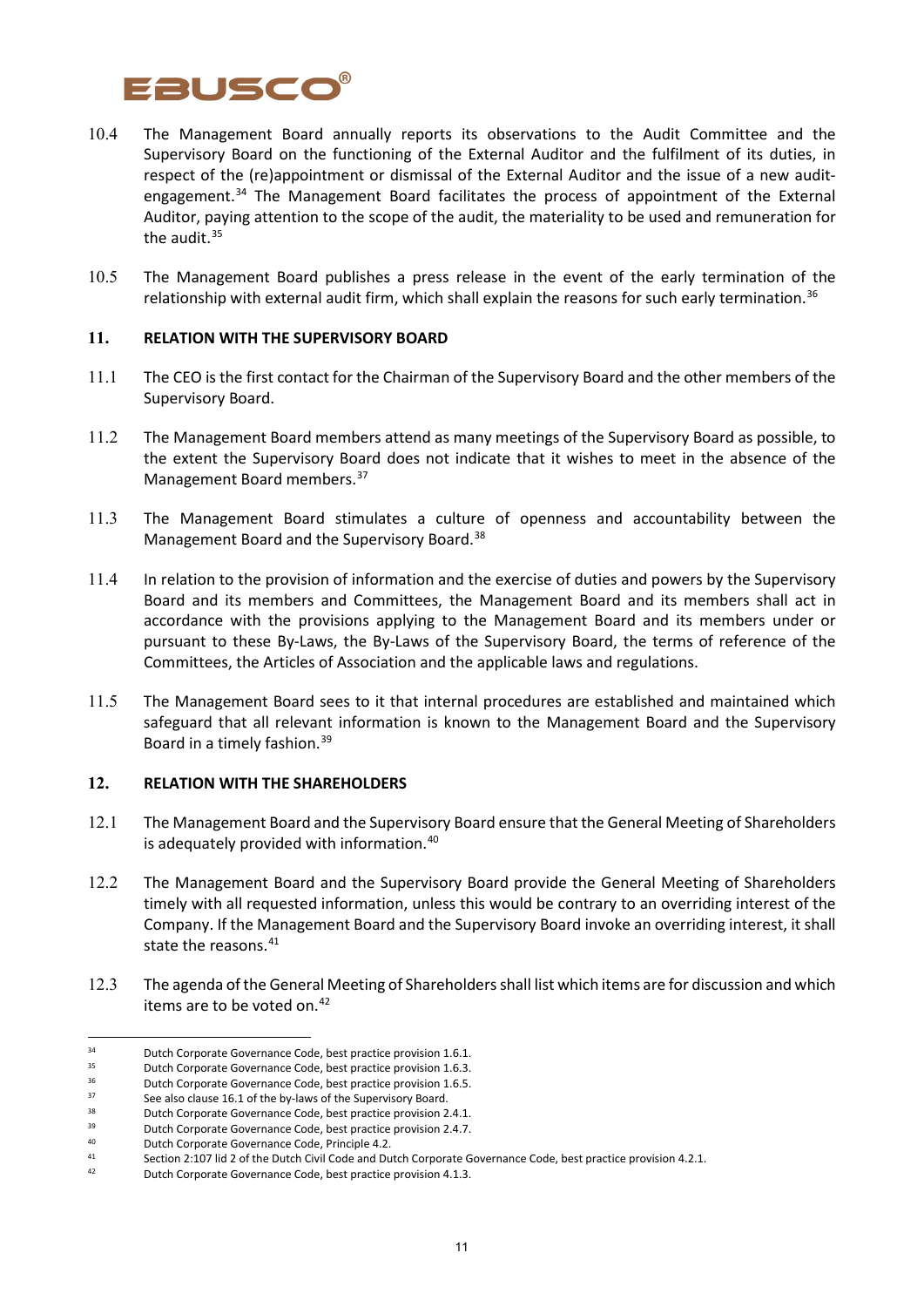# **ausc**o

- 12.4 Proposals for the following items shall be dealt with as separate agenda items:
	- (a) material changes to the Articles of Association;
	- (b) the appointment of individual Management Board members and Supervisory Board members;
	- (c) the policy of the Company on additions to reserves and on dividends (the level and purpose of the addition to reserves, the amount of the dividend and the type of dividend);
	- (d) the distribution of dividend;
	- (e) resolutions to approve the management conducted by the Management Board (discharge of Management Board members from liability);
	- (f) resolutions to approve the supervision exercised by the Supervisory Board (discharge of Supervisory Board members from liability);
	- (g) each substantial change in the corporate governance structure of the Company and in the compliance with the Dutch Corporate Governance Code; and
	- $(h)$  the appointment of the External Auditor.<sup>[43](#page-11-0)</sup>
- 12.5 A proposal for approval or authorisation by the General Meeting of Shareholders shall be explained in writing. The Management Board shall in this explanation state all the facts and circumstances that are relevant for the approval or authorisation to be granted. The explanation to the agenda shall be posted on the Company's website.[44](#page-11-1)
- 12.6 The Management Board members shall be present at the General Meeting of Shareholders, unless they are unable to attend for important reasons. Under certain circumstances, a Management Board member may attend the General Meeting of Shareholders through means of electronic communication.
- 12.7 The Company shall provide shareholders and others who have the right to vote at the General Meeting of Shareholders the possibility to issue, prior to the General Meeting of Shareholders, voting proxies or voting instructions to an independent third party.<sup>[45](#page-11-2)</sup>
- 12.8 The Company shall formulate an outline policy on bilateral contacts with the shareholders.<sup>[46](#page-11-3)</sup>
- 12.9 If one or more shareholders have the intention of requesting that an item be put on the agenda which may result in a change of strategy of the Company, for example as a result of the dismissal of one or several Management Board members or Supervisory Board members, the Management Board shall respond to such request within a reasonable period of time (the **response time**). The opportunity to stipulate the response time also applies to an intention as referred above for judicial leave to call a General Meeting of Shareholders pursuant to Section 2:110 of the Dutch Civil Code. The response time shall not exceed 180 days, calculated as from the date on which the Management Board was informed by one or more shareholders of the intention to put this item on the agenda until the date of the General Meeting of Shareholders at which the item is to be dealt with. The

<span id="page-11-0"></span><sup>43</sup> Dutch Corporate Governance Code, best practice provision 4.1.3.<br>44 Dutch Corporate Governance Code, best practice provision 4.1.4:

<span id="page-11-1"></span>Dutch Corporate Governance Code, best practice provision 4.1.4; see also 5:25ka(1)(c).

<span id="page-11-2"></span><sup>45</sup> Dutch Corporate Governance Code, best practice provision 4.3.2.<br>46 Dutch Corporate Covernance Code, best practice provision 4.2.2.

<span id="page-11-3"></span>Dutch Corporate Governance Code, best practice provision 4.2.2.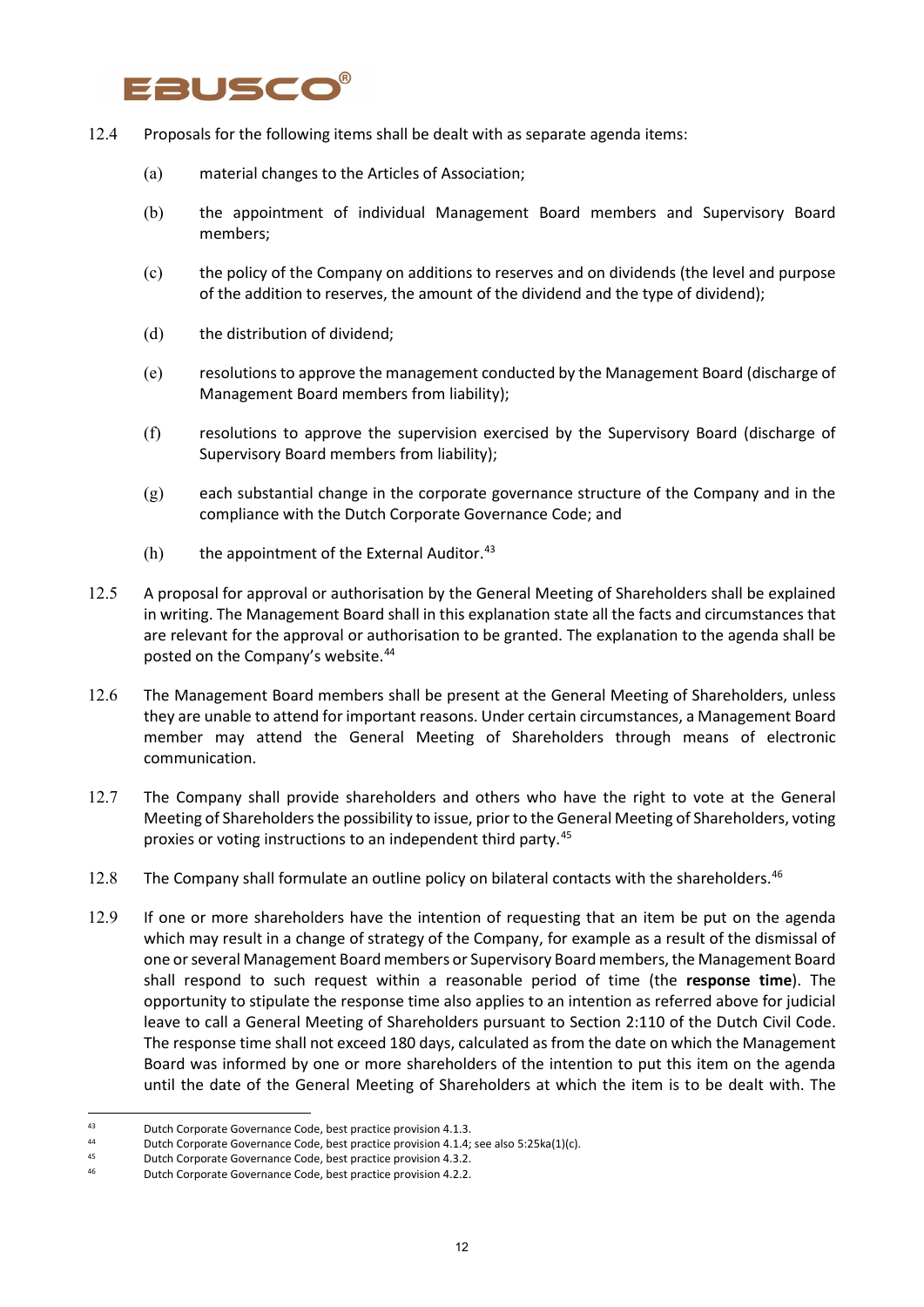

Management Board shall use this response time for further deliberation and constructive consultation, in any event with the relevant shareholder(s), and to explore alternatives. The Supervisory Board shall monitor this. <sup>[47](#page-12-0)</sup> Notwithstanding this Clause, the Management Board may under certain circumstances invoke a statutory cooling-off period of up to 250 days during which the General Meeting of Shareholders would not be able to dismiss, suspend or appoint members of the Management Board or Supervisory Board (or amend the provisions in the Articles of Association dealing with those matters) unless those matters would be proposed by the Management Board. This cooling-off period could be invoked by the Management Board in case: (i) shareholders, using either their shareholder proposal right or their right to request a General Meeting of Shareholders, propose an agenda item for the General Meeting of Shareholders to dismiss, suspend or appoint a member of the Management Board or Supervisory Board (or to amend any provision in the Articles of Association dealing with those matters); or (ii) a public offer for the Company is made or announced without the Company's support, provided, in each case, that the Management Board believes that such proposal or offer materially conflicts with the interests of the Company and its business.

- 12.10 When a takeover bid for (depositary receipts for) shares in the Company is being prepared, in the event of a private bid for a business unit or a participating interest, where the value of the bid exceeds the threshold referred to in Section 2:107a(1)(c) of the Dutch Civil Code, and/or in the event of other substantial changes in the structure of the organisation, the Management Board shall ensure that the Supervisory Board is involved in the takeover process and/or the change in structure closely and in a timely fashion. [48](#page-12-1)
- 12.11 If a takeover bid has been announced or made for (depositary receipts for) shares in the Company and the Management Board receives a request from a third competing bidder for information regarding the Company, the Management Board shall discuss such request without delay with the Supervisory Board[.49](#page-12-2)
- 12.12 If a private bid for a business unit or a participating interest has been made public, where the value of the bid exceeds the threshold referred to in Section 2:107a(1)(c) of the Dutch Civil Code, the Management Board shall, as soon as possible, publicly announce its position on the bid and the reasons for this position.<sup>[50](#page-12-3)</sup>

### **13. RELATION WITH THE AFM, ANALYSTS, THE FINANCIAL PRESS AND INSTITUTIONAL AND OTHER INVESTORS**

- 13.1 The Management Board is obliged to provide and to communicate the information disclosed in **Annex 4** to the AFM, with regard to the statutory and legal regulations applicable to the Company.
- 13.2 The contacts between the Management Board on the one hand and the press and financial analysts on the other shall be carefully handled and structured with due observance of the applicable statutory regulations and the Company shall not engage in any acts that compromise the independence of analysts in relation to the Company and vice versa.<sup>[51](#page-12-4)</sup>
- 13.3 Meetings with and presentations to analysts, presentations to (institutional) investors and press conferences shall be announced in advance on the Company's website and by means of press

<span id="page-12-0"></span><sup>47</sup> Dutch Corporate Governance Code, best practice provision 4.1.6 and 4.1.7.<br>48 Dutch Corporate Covernance Code, best practice provision 3.8.1

<span id="page-12-1"></span><sup>48</sup> Dutch Corporate Governance Code, best practice provision 2.8.1.<br>49 Dutch Corporate Governance Code, best practice provision 2.8.2.

<span id="page-12-2"></span>Dutch Corporate Governance Code, best practice provision 2.8.2.

<span id="page-12-3"></span><sup>&</sup>lt;sup>50</sup> Dutch Corporate Governance Code, best practice provision 2.8.3.<br><sup>51</sup> Dutch Corporate Governance Code, best practice provision 4.2.5.

<span id="page-12-4"></span>Dutch Corporate Governance Code, best practice provision 4.2.5.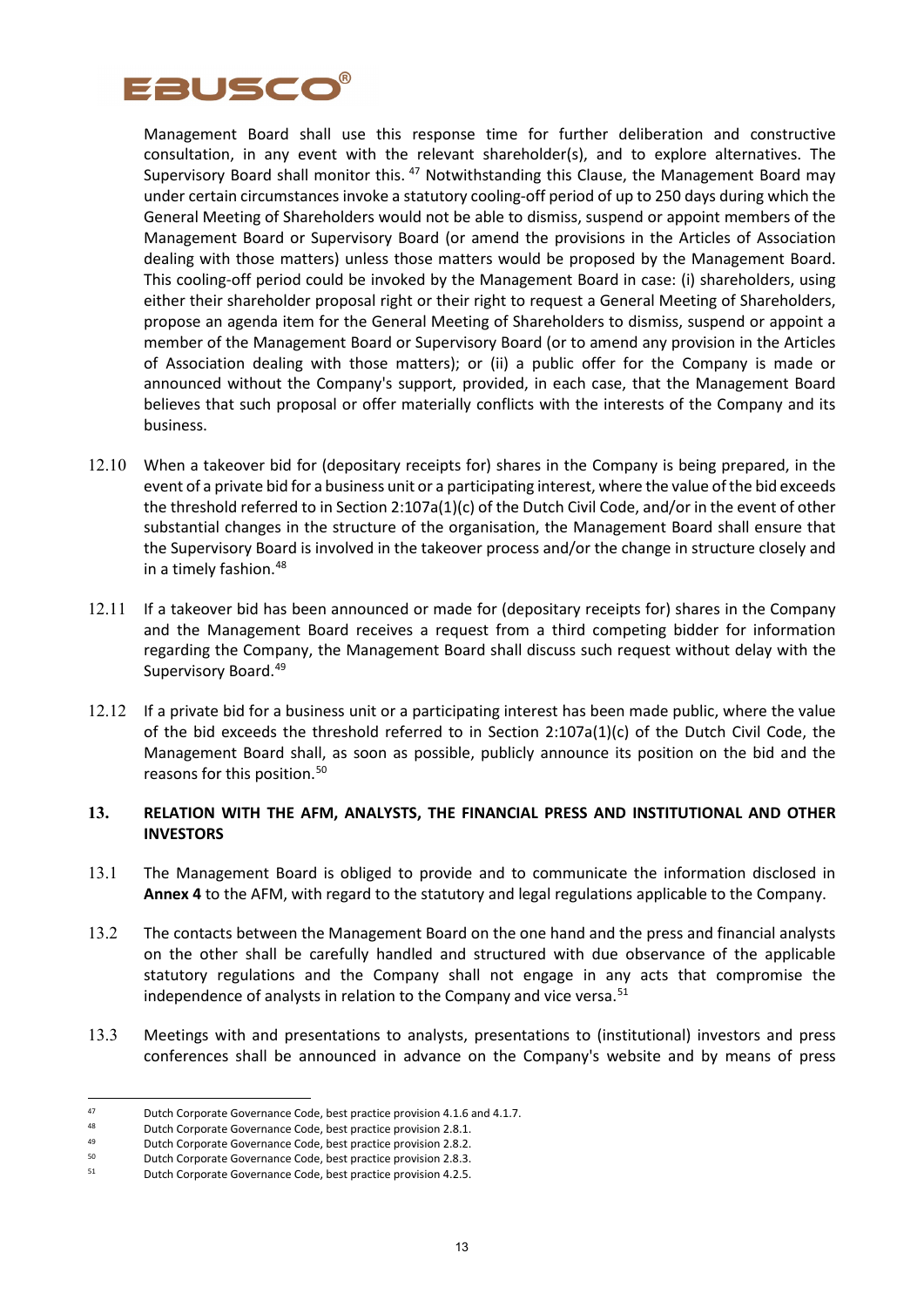

releases. Analysts' meetings and -presentations to investors shall not take place shortly before the publication of the regular financial information. Provisions shall be made for all shareholders to follow these meetings and presentations in real time, by means of webcasting, telephone or by other means.<sup>[52](#page-13-0)</sup>

### **14. WEBSITE OF THE COMPANY**

The Management Board shall post and update all information relevant to the shareholders that the Company is required to publish or deposit pursuant to the applicable provisions of company law or securities law and regulation on a separate part of the Company's website and provides that the information on the website is accessible for at least one year.<sup>[53](#page-13-1)</sup> A list of items that must be placed on the website is attached as **Annex 6**. [54](#page-13-2)

### **CHAPTER III MEETINGS OF THE MANAGEMENT BOARD; DECISION-MAKING**

### **15. MEETINGS OF THE MANAGEMENT BOARD**

- 15.1 The Management Board shall in principle meet once a week, or more often as deemed desirable or required for a proper functioning of the Management Board by any one or more Management Board members. Meetings of the Management Board may be called by each of the Management Board members. Save in urgent cases, to be determined by the CEO, the agenda for the meeting shall be sent at least three calendar days before the meeting to all Management Board members. Whenever possible, an explanation in writing and/or other related documentation shall be attached for each item on the agenda.
- 15.2 Management Board meetings are being held at the office of the Company or anywhere else. Meetings of the Management Board can be held by means of conference call, video conference or other means of communication, provided that all the participants are able to see and hear each other.
- 15.3 Management Board meetings are chaired by the CEO. If the CEO is absent, one of the other Management Board members, designated by a majority of votes cast by the Management Board members present and represented at the meeting, presides over the meeting.
- 15.4 A Management Board member may be represented at meetings by another Management Board member holding a proxy in writing. The existence of such proxy must be proved satisfactorily to the CEO or, in his or her absence, Management Board members present at the meeting.
- 15.5 The admittance to the meeting of persons other than the Management Board members and the Company Secretary or his deputy shall be decided by majority vote of the Management Board members present and represented at the meeting.
- 15.6 The Company Secretary or any other person designated for such purpose by the chairman of the meeting shall draw up minutes of the meeting. The minutes shall provide insight into the decisionmaking process at the meeting. The minutes shall be adopted by the Management Board at the same meeting or the next meeting.

<span id="page-13-0"></span><sup>52</sup> Dutch Corporate Governance Code, best practice provision 4.2.3.

<span id="page-13-2"></span><span id="page-13-1"></span><sup>53</sup> See also section 5:25m paragraph 3 Wft.<br>
54 Dutch Corporate Governance Code, best practice provision 4.2.4.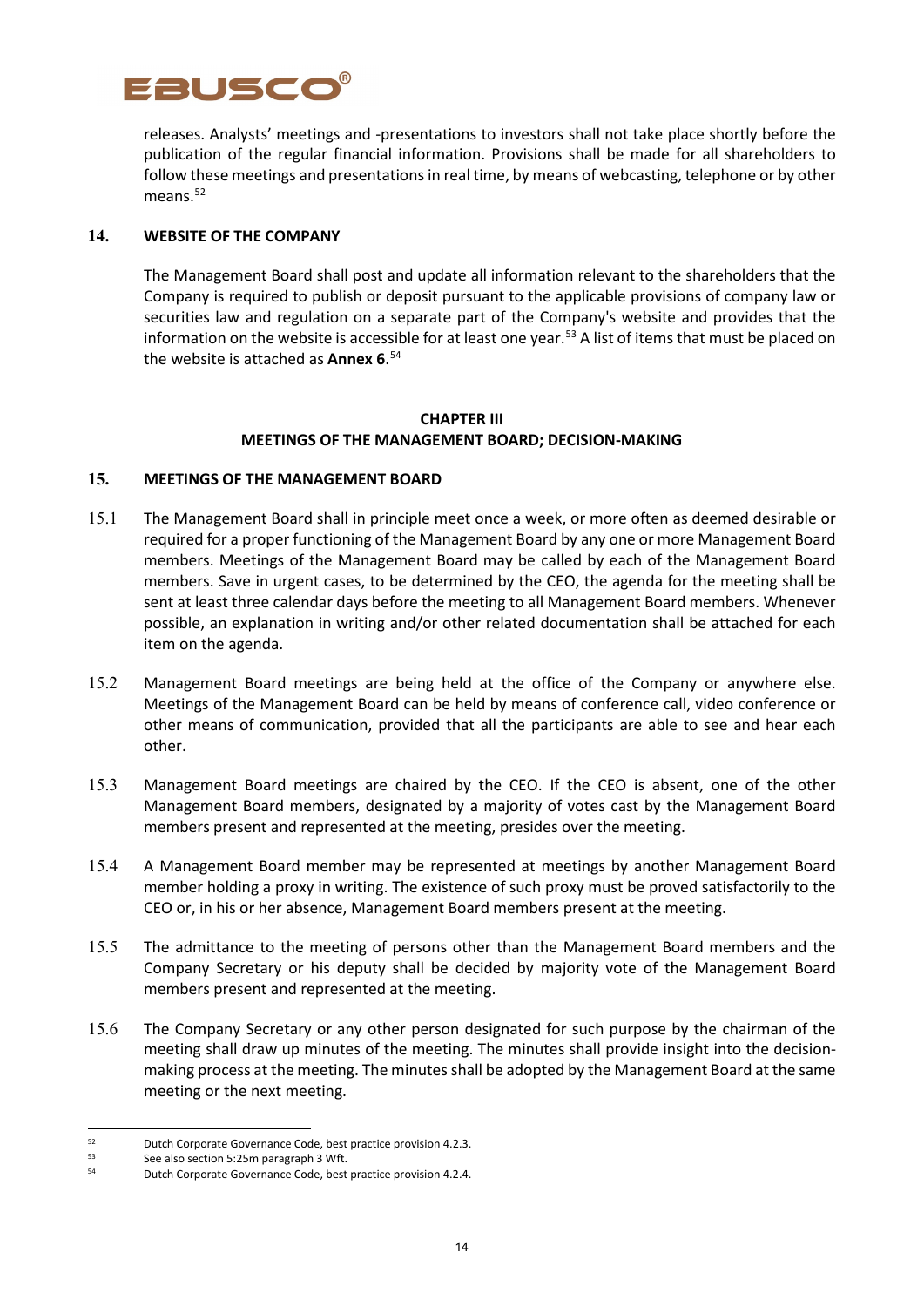# Eausco

#### **16. DECISION-MAKING WITHIN THE MANAGEMENT BOARD**

- 16.1 The Management Board members shall endeavour to achieve that resolutions are as much as possible adopted unanimously.
- 16.2 Each Management Board member has the right to cast one vote.
- 16.3 Where unanimity cannot be reached and the law, the Articles of Association or these By-Laws do not prescribe a larger majority, all resolutions of the Management Board are adopted by an absolute majority of the votes cast. In the event of a tie, the CEO shall have the deciding vote, provided that the Management Board consists of at least three members. At a meeting, the Management Board may only pass resolutions if the majority of the Management Board members then in office are present or represented.
- 16.4 In general, resolutions of the Management Board are adopted at a Management Board meeting.
- 16.5 The Management Board shall not pass resolutions relating to the area of expertise of a particular Management Board member in the absence of that Management Board member.
- 16.6 Management Board resolutions may also be adopted in writing, provided the proposal concerned is submitted to all Management Board members then in office and none of them objects to this form of adoption. Adoption of resolutions in writing shall be effected by statements in writing, which can also be issued through a proxy, from all the Management Board members. A statement from a Management Board member who wishes to abstain from voting on a particular resolution which is adopted in writing must reflect the fact that he does not object to this form of adoption.
- 16.7 The Management Board may deviate from the provisions of Clauses 16.3 (last sentence), 16.4, 16.5 and 16.6 if this is deemed necessary by the CEO, considering the urgent nature and other circumstances of the case, provided that all Management Board members are allowed the opportunity to participate in the decision-making process. The CEO and the Company Secretary shall then prepare a report on any resolution so adopted, that shall be added to the documents for the next meeting of the Management Board.
- 16.8 A resolution adopted by the Management Board may be evidenced outside the Company through a statement from the CEO and/or the Company Secretary.
- 16.9 Pursuant to article 17.2 of the Articles of Association, the Supervisory Board is entitled to require resolutions of the Management Board to be subject to its approval. Such resolutions must be clearly specified and notified to the Management Board in writing. Reference is made to **Annex 3**.

#### **CHAPTER IV OTHER PROVISIONS**

### **17. CONFLICTS OF INTERESTS OF MANAGEMENT BOARD MEMBERS**

- 17.1 A Management Board member is alert to conflicts of interests and shall in any case not:
	- (a) enter into competition with the Company;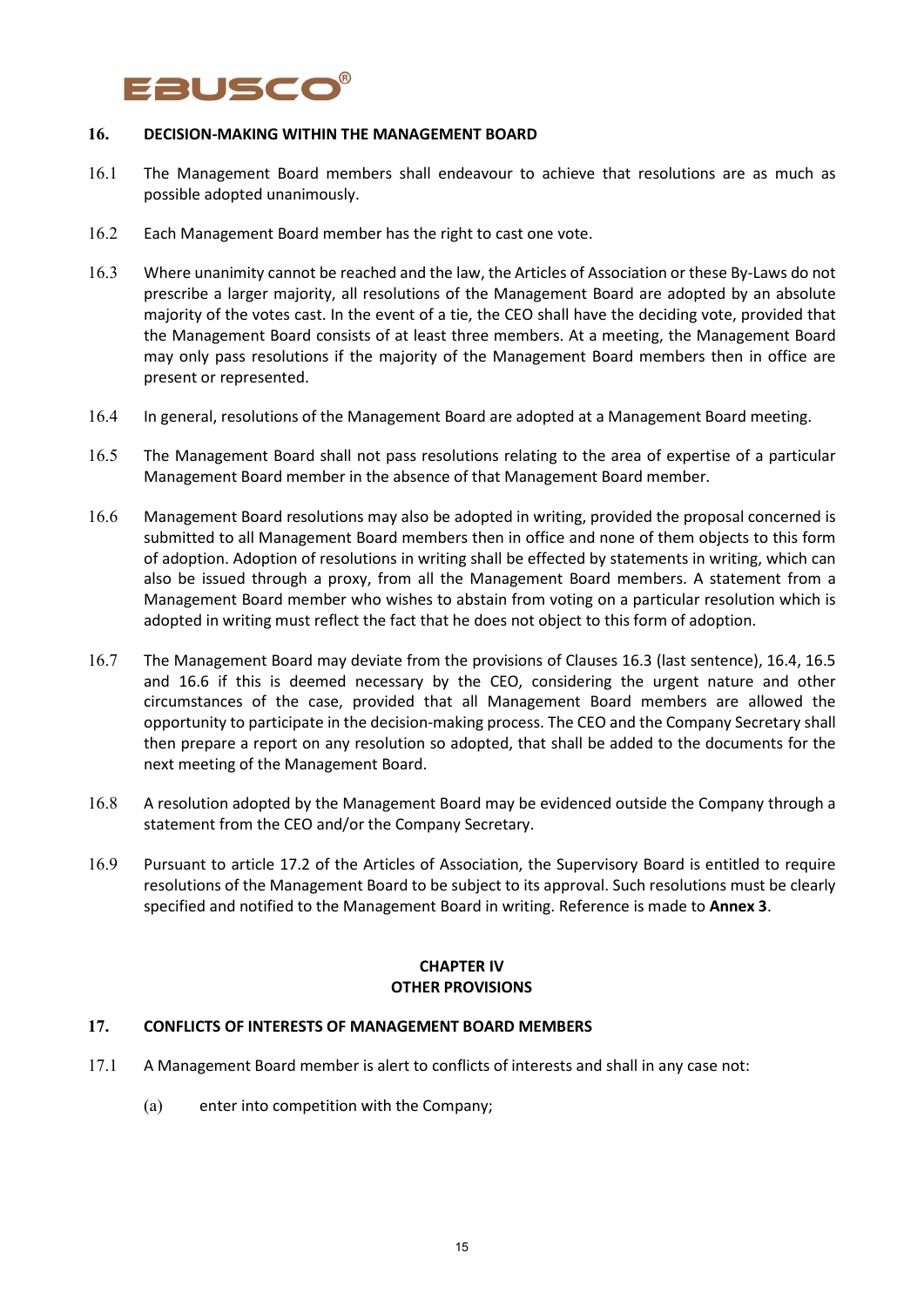# Fausco

- (b) demand or accept (substantial) gifts from the Company for himself or for his spouse, registered partner or other life companion, foster child or relative by blood or marriage up to the second degree;
- (c) provide unjustified advantages to third parties to the detriment of the Company; or
- (d) take advantage of business opportunities to which the Company is entitled for himself or for his spouse, registered partner or other life companion, foster child or relative by blood or marriage up to the second degree.<sup>[55](#page-15-0)</sup>
- 17.2 A conflict of interest exists if with respect to the matter concerned a Management Board member has a direct or indirect personal interest that conflicts with the interests of the Company and the business connected with it. In addition, a conflict of interest may exist if (i) the Company enters into a *Related Party Transaction* and a Management Board member qualifies as a Related Party under the Company's policy on related party transactions and (ii) the Company intends to enter into a transaction with a legal entity:
	- (a) in which a Management Board member personally has a material financial interest, or
	- (b) which has a management board member or a supervisory board member who has a relationship under family law<sup>[56](#page-15-1)</sup> with a Management Board member.<sup>[57](#page-15-2)</sup>
- 17.3 A Management Board member shall without delay report any conflict of interests or potential conflict of interests in a transaction that is of material significance to the Company and/or to the member concerned, to the Chairman and to the other Management Board members and shall provide all relevant information, including information concerning his spouse, registered partner or other life companion, foster child and relatives by blood or marriage upon the second degree. The Supervisory Board shall decide, without the Management Board member concerned being present, whether there is a conflict of interests.<sup>[58](#page-15-3)</sup>
- 17.4 A Management Board member shall not take part in any discussion and decision-making that involves a subject or transaction in relation to which he or she has a conflict of interests with the Company. If, as a result, no Management Board resolution can be adopted, the resolution will be adopted by the Supervisory Board.<sup>[59](#page-15-4)</sup>
- 17.5 A Management Board member who in connection with a (potential) conflict of interests does not exercise the duties and powers that he or she would otherwise have as a Management Board member, will insofar be regarded as a Management Board member who is unable to perform his duties (*belet*).
- 17.6 All transactions in which there are conflicts of interest with Management Board members shall be agreed on terms that are customary in the market. Decisions to enter into transactions in which there are conflicts of interest with Management Board members that are of material significance to the Company and/or the relevant Management Board members require the approval of the Supervisory Board.<sup>[60](#page-15-5)</sup>

<span id="page-15-0"></span><sup>&</sup>lt;sup>55</sup> Dutch Corporate Governance Code, best practice provision 2.7.1.<br> $\frac{56}{2}$  A relation under family law consists between a child, bis parents a

<span id="page-15-1"></span><sup>&</sup>lt;sup>56</sup> A relation under family law consists between a child, his parents and their blood relatives (section 1:197 Dutch Civil Code).<br><sup>57</sup> Putch Corporate Covernage Code, best prestise arguisies 2.7.2 first personant.

<span id="page-15-2"></span><sup>&</sup>lt;sup>57</sup> Dutch Corporate Governance Code, best practice provision 2.7.3, first paragraph.<br><sup>58</sup> Dutch Corporate Governance Code, best practice provision 2.7.3, second paragra

<span id="page-15-3"></span><sup>58</sup> Dutch Corporate Governance Code, best practice provision 2.7.3, second paragraph and third paragraph on the end.

<span id="page-15-5"></span><span id="page-15-4"></span><sup>59</sup> Section 2:129 paragraph 6 Dutch Civil Code.<br>
60 Dutch Corporate Governance Code, best practice provision 2.7.4.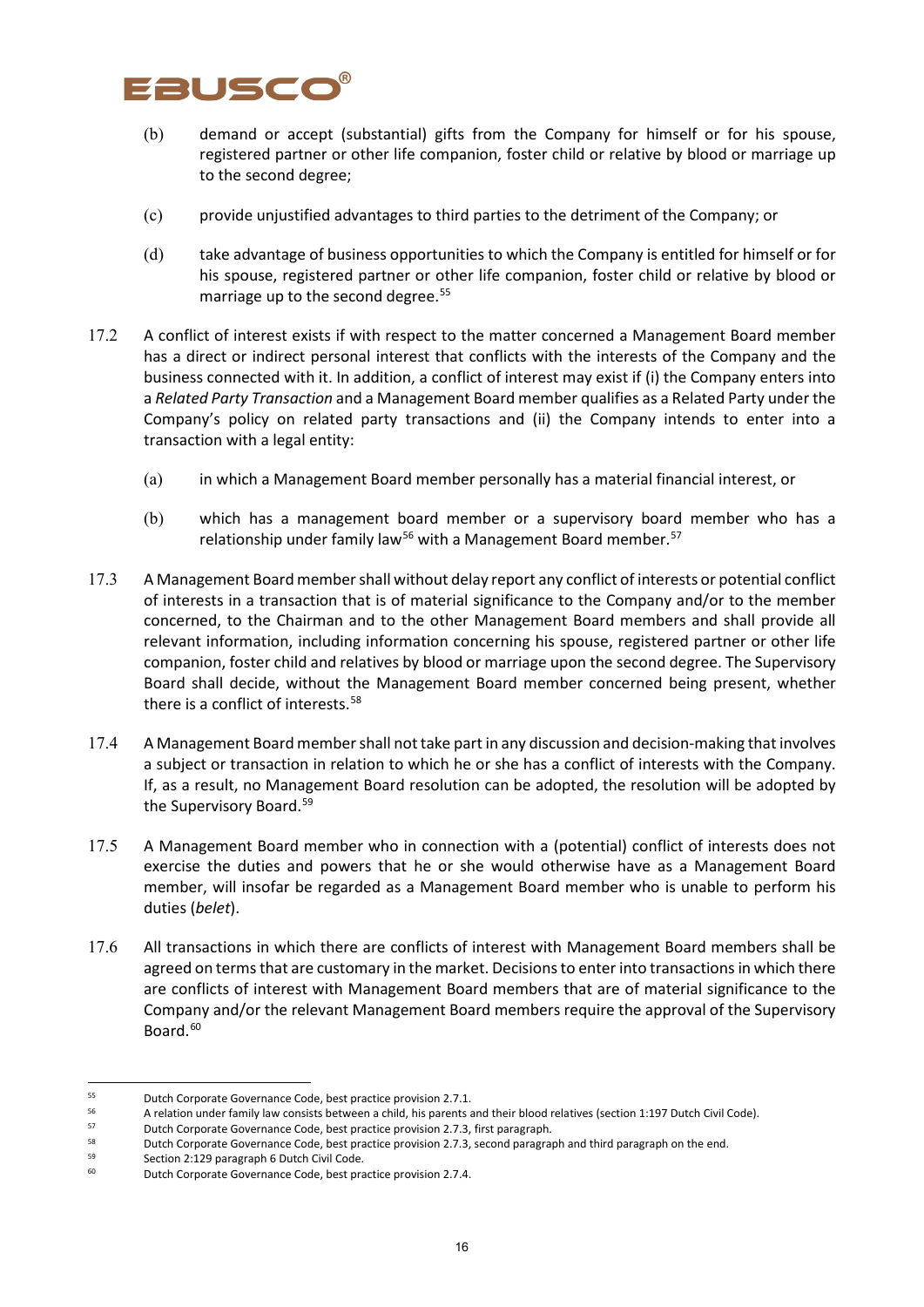

#### **18. INTERNAL INVESTIGATION**

A Management Board member is at all times obliged to cooperate fully with an investigation set up by the Company into signs of material misconduct and irregularities in the Company and the business connected with it. [61](#page-16-0)

#### **19. REMUNERATION OF MANAGEMENT BOARD MEMBERS**

- 19.1 The remuneration policy applicable to Management Board members shall be clear and understandable, shall focus on long-term value creation, and take into account the internal pay ratios within the enterprise.<sup>[62](#page-16-1)</sup>
- 19.2 The remuneration and contractual terms of employment of Management Board members are determined by the Supervisory Board in accordance with article 13.4 of the Articles of Association and clause 12 of the By-Laws of the Supervisory Board, within the scope of the remuneration policy adopted by the General Meeting of Shareholders.<sup>[63](#page-16-2)</sup>
- 19.3 When drafting the proposal for the remuneration of Management Board members, the remuneration committee shall take note of individual Management Board members' views with regard to the amount and structure of their own remuneration.<sup>[64](#page-16-3)</sup>
- 19.4 The Company and its Subsidiaries shall not grant personal loans, guarantees or the like to Management Board members except within the framework of its usual business operations, on conditions which apply to all employees and with the approval of the Supervisory Board. Loans are not remitted.[65](#page-16-4)
- 19.5 Apart from their remuneration, Management Board members shall be reimbursed for all reasonable costs incurred with the consent of the CEO, or, with respect to the CEO, incurred with the consent of the Chairman of the Supervisory Board.

### **20. OTHER POSITIONS**

- 20.1 A Management Board member shall report any other position he may have to the Supervisory Board in advance, and at least annually these outside positions will be discussed in a Supervisory Board meeting. The acceptance of the position of a supervisory director by a Management Board member requires the approval of the Supervisory Board.<sup>[66](#page-16-5)</sup>
- 20.2 A Management Board member may not hold more than two supervisory memberships of Dutch large companies or large foundations. A Management Board member may not concurrently serve as chairman of the supervisory board or one tier board of a large company or a large foundation.<sup>[67](#page-16-6)</sup>
- 20.3 Management Board members shall not without prior permission of the CEO (following consultation with the Chairman of the Supervisory Board) or, in the case of the CEO, prior permission of the Chairman of the Supervisory Board, accept:

<span id="page-16-0"></span><sup>61</sup> Dutch Corporate Governance Code, best practice provision 2.6.4. and clause 9.1(c) of the by-laws of the Supervisory Board.<br>
Dutch Corporate Governance Code, Principle 3.1.<br>
Dutch Corporate Governance Code, Principle 3.

<span id="page-16-1"></span>

<span id="page-16-2"></span><sup>63</sup> Dutch Corporate Governance Code, Principle 3.2.

<span id="page-16-3"></span><sup>&</sup>lt;sup>64</sup> Dutch Corporate Governance Code, best practice provision 3.2.2.<br><sup>65</sup> Dutch Corporate Governance Code, best practice provision 2.7.6

<sup>65</sup> Dutch Corporate Governance Code, best practice provision 2.7.6.

<span id="page-16-5"></span><span id="page-16-4"></span><sup>66</sup> Dutch Corporate Governance Code, best practice provision 2.4.2.

<span id="page-16-6"></span>Section 2:132a of the Dutch Civil Code contains more detailed provisions in this regard.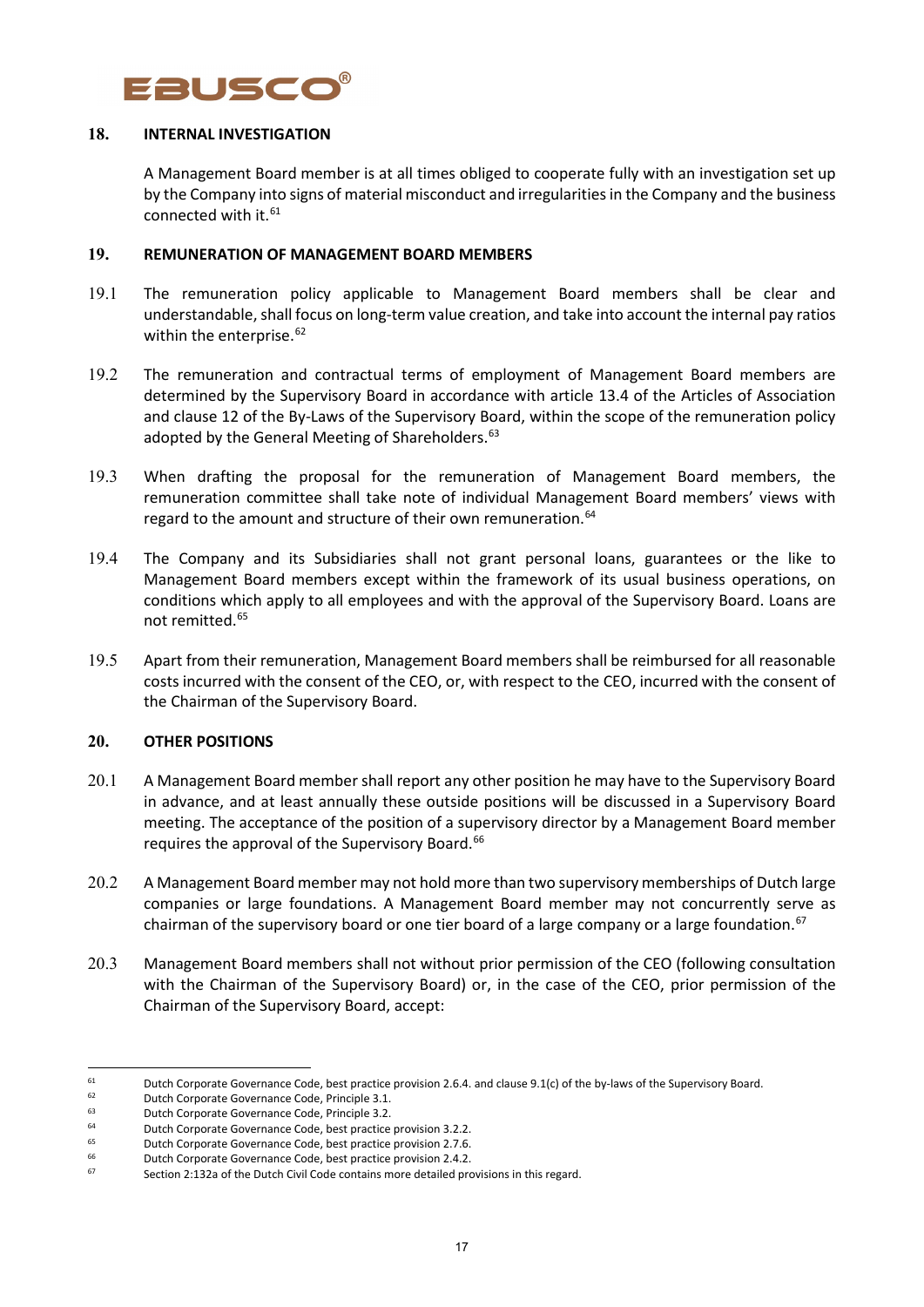

- (a) any other remunerated employment position, including in an advisory or supervisory capacity; or
- (b) any non-remunerated employment position.

### **21. HOLDING AND TRADING SECURITIES**

- 21.1 Any shareholding by Management Board members is for the purpose of long-term investment.<sup>[68](#page-17-0)</sup> If shares are awarded to a Management Board member, the shares shall be held for at least five years after they are awarded.<sup>[69](#page-17-1)</sup> If share options are being awarded, the options cannot be excercised during the first three years after they are awarded.<sup>[70](#page-17-2)</sup>
- 21.2 A Managing Director shall not own securities issued by entities other than the Company or carry out transactions in those securities, other than in accordance with the Regulations on Insider Trading. The provisions of the previous sentence shall not apply if a Managing Director holds the securities for investment in listed investment funds or, if investing in other funds, only if he or she has transferred the disposition of his securities portfolio to an independent third party by means of a written mandate.
- 21.3 Management Board members are bound to the Regulations on Insider Trading of the Company regarding the Company and other securities referred to in these Regulations.

#### **22. TRAINING & EDUCATION**

The Management Board conducts an annual review to identify any aspects with regard to which the Management Board members require training or education.<sup>[71](#page-17-3)</sup>

#### **23. CONFIDENTIALITY**

No Management Board member shall, during his membership of the Management Board or afterwards, disclose in any way whatsoever to anyone whomsoever any information of a confidential nature regarding the business of the Company and/or companies in which it holds a stake, that came to his or her knowledge in the capacity of his work for the Company and the companies in which it holds a stake and which he or she knows or should know to be of a confidential nature, unless required by law. A Management Board member is allowed to disclose the above information to Management Board members and Supervisory Board members as well as to staff members of the Company and of companies in which the Company holds a stake, who, in view of their activities for the Company and/or companies in which the Company holds a stake, shall be informed of the information concerned. A Management Board member shall not in any way whatsoever utilise the information referred to above for his or her personal benefit.

#### **24. MISCELLANEOUS**

24.1 **Acceptance by Management Board members.** Anyone who is appointed as a Management Board member must, upon assuming office, declare in writing to the Company that he or she accepts and agrees to the contents of these By-Laws and pledge to the Company that he or she will comply with the provisions of these By-Laws. These By-laws are also applicable to anyone who in the event of

<span id="page-17-0"></span><sup>&</sup>lt;sup>68</sup> Dutch Corporate Governance Code 2009, Principle II.2; currently to deduce out of Principles 1.1 and 3.1.<br><sup>69</sup> Dutch Corporate Governance Code, best practice provision 3.1.2/vil

<span id="page-17-1"></span>Dutch Corporate Governance Code, best practice provision 3.1.2(vi).

<span id="page-17-2"></span><sup>70</sup> Dutch Corporate Governance Code, best practice provision  $3.1.2$ (vii).<br> $71$  Dutch Corporate Governance Code, best practice provision  $3.4.6$ 

<span id="page-17-3"></span>Dutch Corporate Governance Code, best practice provision 2.4.6.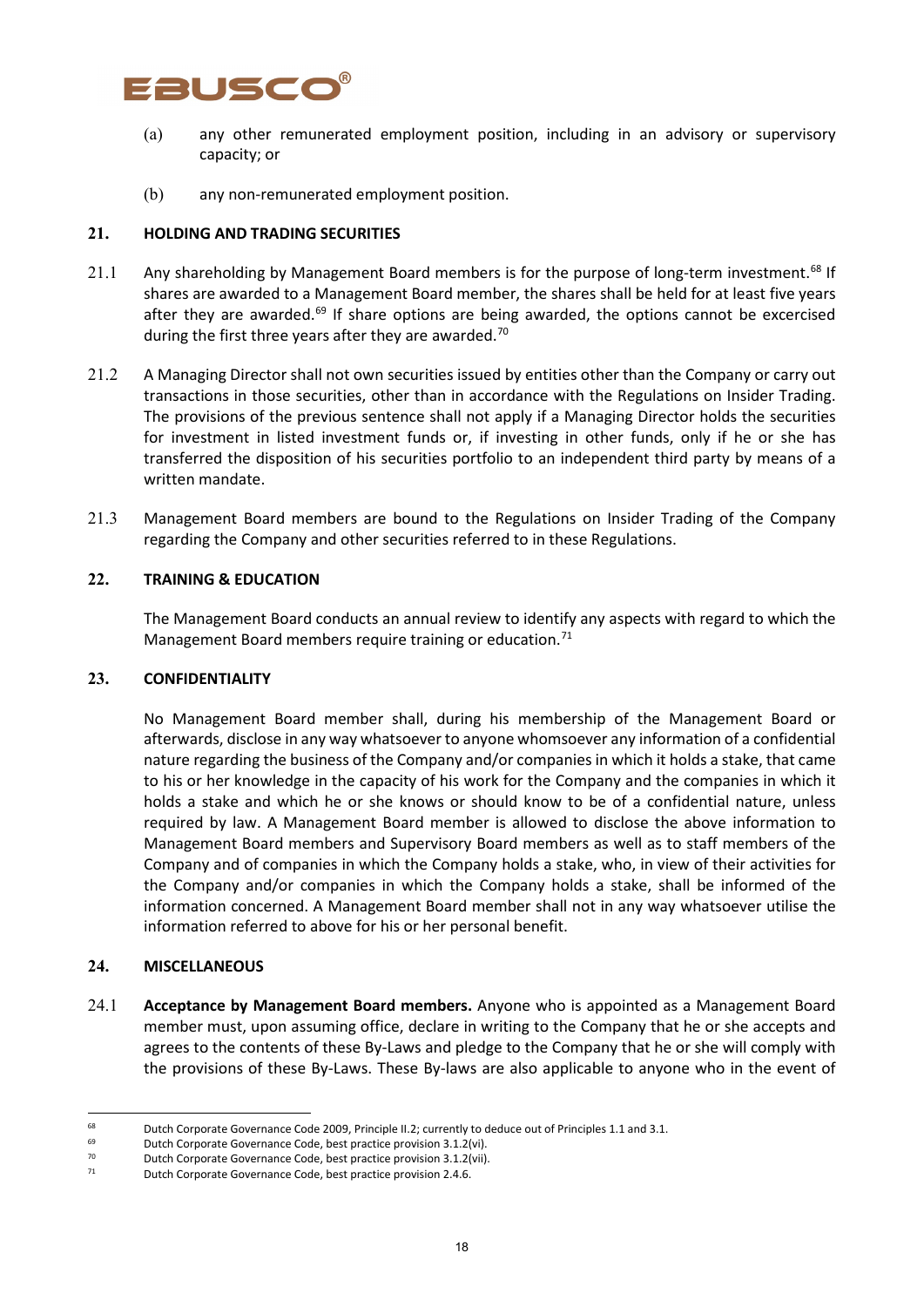

absence or inability to act of one or more Management Board members, has been appointed by the Supervisory Board to perform managerial duties.

- 24.2 **Occasional non-compliance.** The Management Board may occasionally decide not to comply with these By-Laws, with due observance of applicable laws and regulations and with the prior approval of the Supervisory Board.
- 24.3 **Amendment.** These By-Laws may be amended by the Management Board at any time and without any notification being made, subject only to prior Supervisory Board approval.
- 24.4 **Interpretation.** In the event of lack of clarity or difference of opinion on the interpretation of any provision of these By-Laws, the opinion of the Chairman of the Supervisory Board shall be decisive.
- 24.5 **Governing law and jurisdiction.** These By-Laws are governed by the laws of the Netherlands. The courts of the Netherlands have exclusive jurisdiction to settle any dispute arising from or in connection with these By-Laws (including any dispute regarding the existence, validity or termination of these By-Laws).
- 24.6 **Complementarity to Dutch law and Articles of Association.** These By-Laws are complementary to the provisions governing the Management Board as contained in Dutch law, other applicable Dutch or EU regulations and the Articles of Association. Where these By-Laws are inconsistent with Dutch law, other applicable Dutch or EU regulations or the Articles of Association, the latter shall prevail. Where these By-Laws are consistent with the Articles of Association but inconsistent with Dutch law or other applicable Dutch or EU regulations, the latter shall prevail.
- 24.7 **Partial invalidity.** If one or more provisions of these By-Laws are or become invalid, this shall not affect the validity of the remaining provisions. The Management Board, subject to prior approval of the Supervisory Board, may replace the invalid provisions by provisions which are valid and the effect of which, given the contents and purpose of these By-Laws is, to the greatest extent possible, similar to that of the invalid provisions.

\* \* \* \* \*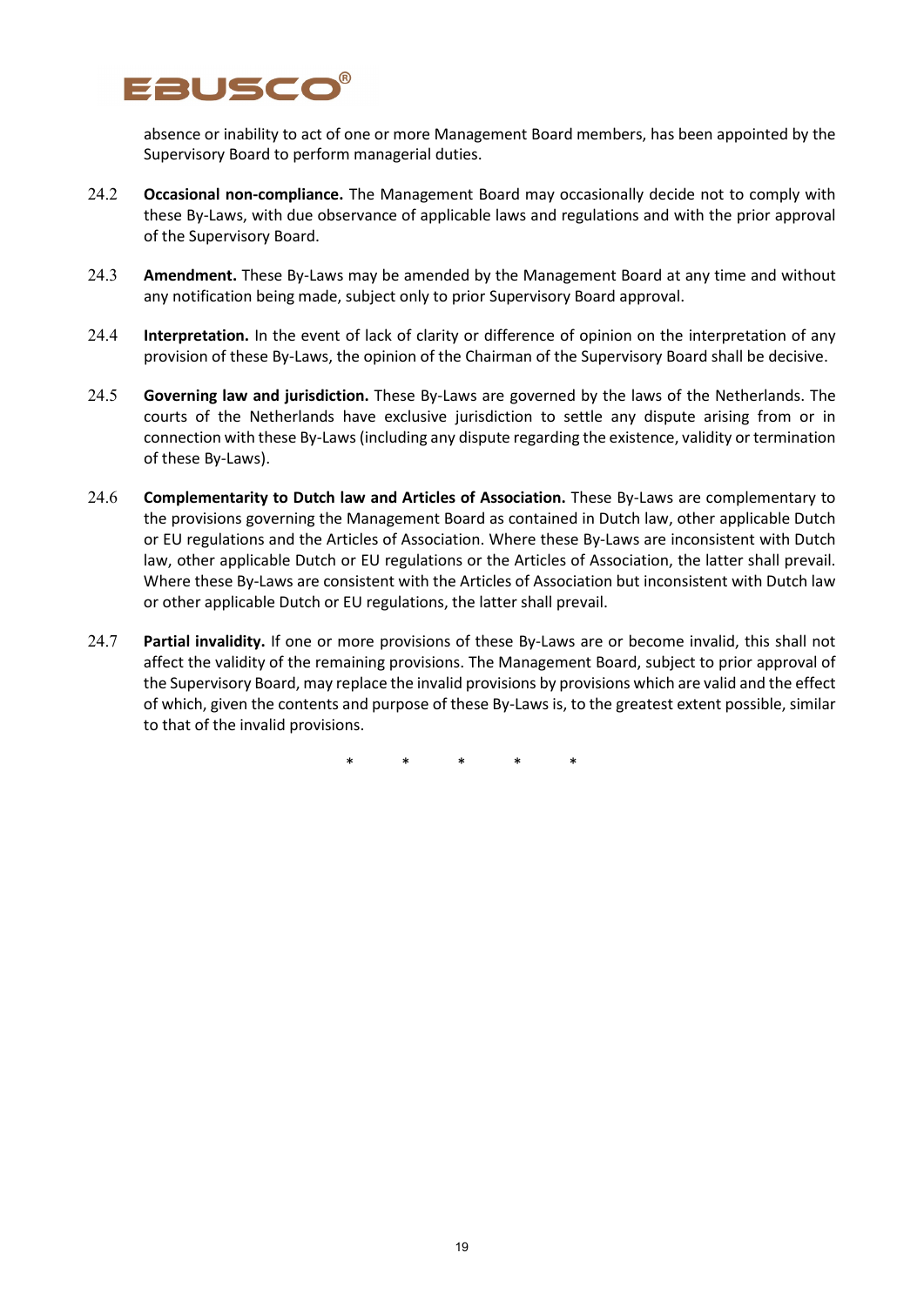

#### **ANNEX 1**

#### **LIST OF DEFINITIONS**

1. In these By-Laws, the following terms have the following meanings:

**Annual Accounts** means the annual accounts of the Company as referred to in Section 2:101 of the Dutch Civil Code.

**AFM** means the Authority for the Financial Markets (*Autoriteit Financiële Markten*).

**Articles of Association** means the articles of association of the Company.

**Audit Committee** means the audit committee of the Supervisory Board.

**By-Laws** means the By-Laws of the Management Board or the By-Laws of the Supervisory Board, depending on the context, including the annexes belonging thereto.

**CEO** means the chief executive officer, who is also the chairman of the Management Board of the Company.

**CFO** means the chief financial officer of the Company.

**Chairman of the Supervisory Board** means the chairman of the Supervisory Board.

**Committee** means each committee of the Supervisory Board.

**Company** means Ebusco Holding N.V., and, where appropriate, the subsidiaries and possible other group companies of the Company, whose financial information is incorporated in the consolidated Annual Accounts.

**Company Secretary** means the company secretary of the Company appointed in accordance with Clause 5.

**Executive Committee** means the executive committee of the Company (if any).

**External Auditor** means the accounting and auditing firm that, in accordance with Section 2:393 of the Dutch Civil Code, is charged with the audit of the Annual Accounts.

**General Meeting of Shareholders** means the general meeting of shareholders of the Company.

**group company** has the meaning attributed to it in Section 2:24b of the Dutch Civil Code.

**in writing** means by letter, by telecopier, by e-mail, or by message which is transmitted via any other current means of communication and which can be received in written form.

**Management Board** means the management board of the Company.

**Nomination Committee** means the nomination committee of the Supervisory Board.

**Remuneration Committee** means the remuneration committee of the Supervisory Board.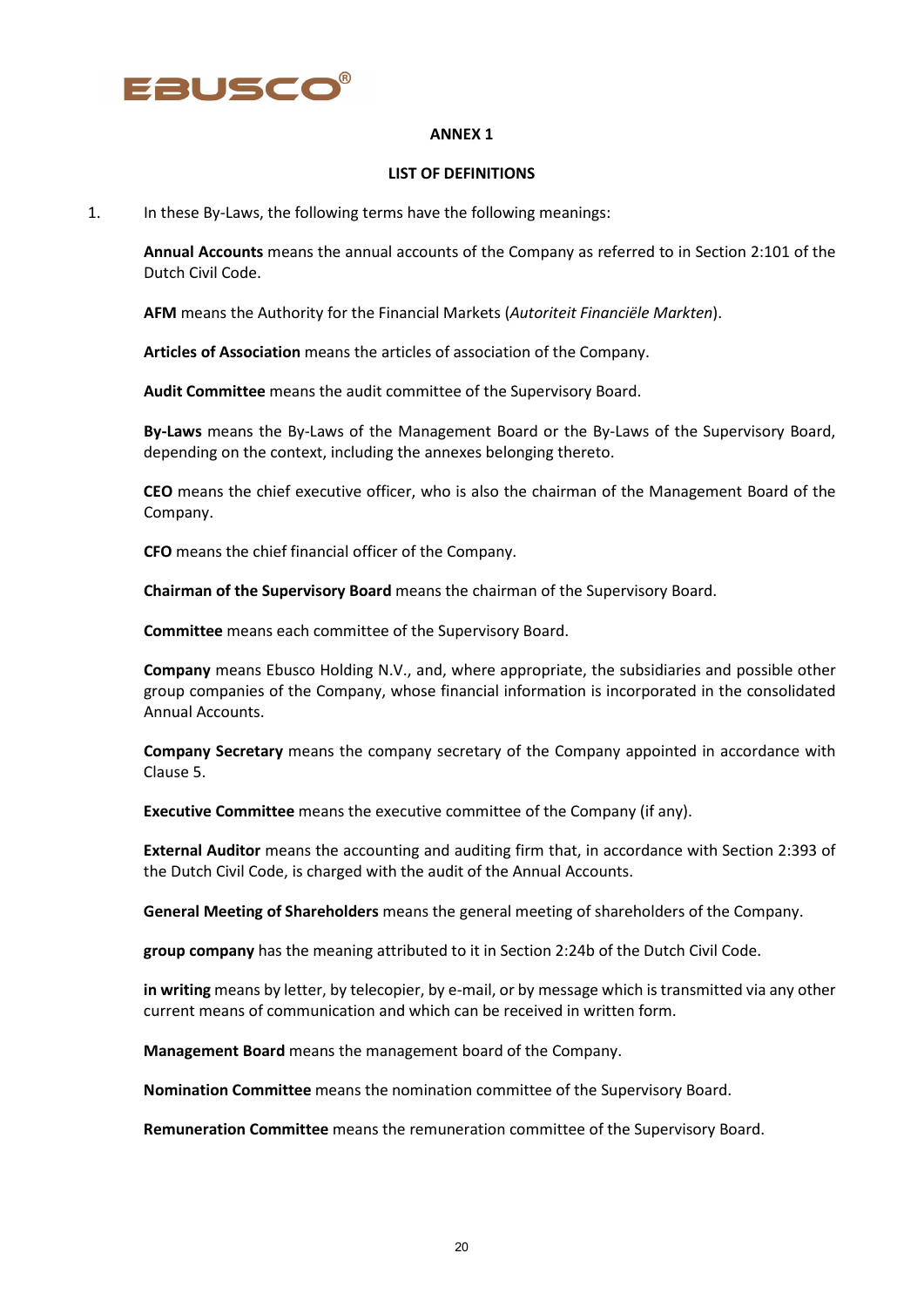

**Remuneration Report** means the remuneration report of the Supervisory Board regarding the remuneration policy of the Company as drawn up by the Remuneration Committee.

**Report of the Management Board** means the Report of the Management Board of the Company drawn up by the Management Board, as referred to in Section 2:101 of the Dutch Civil Code.

**Subsidiary** has the meaning attributed to it in Section 2:24a of the Dutch Civil Code.

**Supervisory Board** means the supervisory board of the Company.

**Supervisory Board Profile** means the profile for the size and composition of the Supervisory Board, as designated in clause 1.1 of the By-Laws of the Supervisory Board.

- 2. Save where the context dictates otherwise, in these By-Laws:
	- (a) unless a different intention clearly appears, a reference to a Clause or Annex is a reference to a clause or annex of these By-Laws;
	- (b) words and expressions expressed in the singular form also include the plural form, and vice versa;
	- (c) words and expressions expressed in the masculine form also include the feminine form; and
	- (d) a reference to a statutory provision counts as a reference to this statutory provision including all amendments, additions and replacing legislation that may apply from time to time.
- 3. Headings of articles and other headings in these By-Laws are inserted for ease of reference and do not form part of these By-Laws for the purpose of interpretation.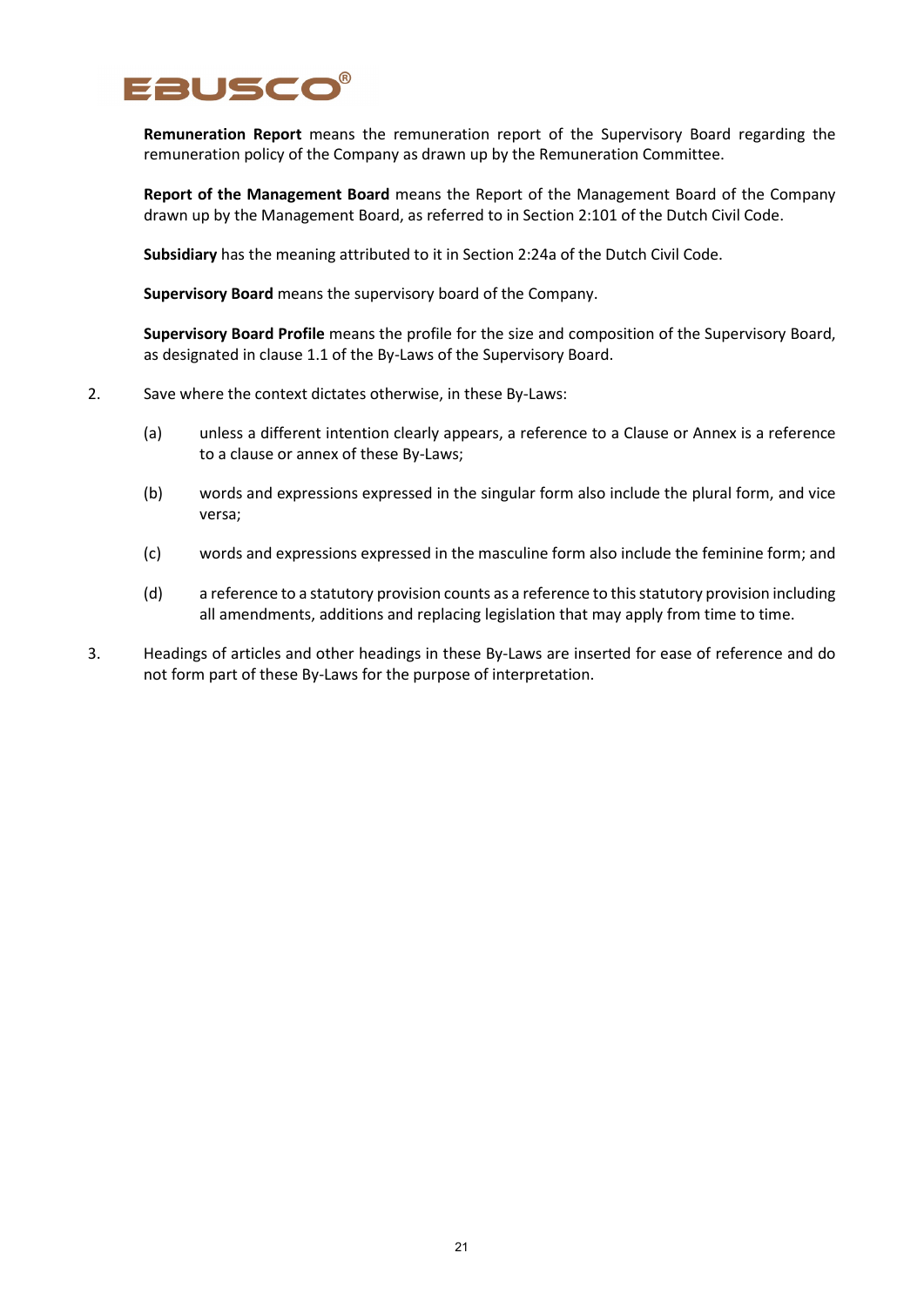

# **ANNEX 2**

### **ROTATION PLAN MANAGEMENT BOARD**

| <b>Name</b>        | <b>Position</b> | Appointed      | <b>End of current term</b> |
|--------------------|-----------------|----------------|----------------------------|
| Peter Bijvelds     | CEO             | 7 October 2021 | AGM 2025                   |
| Paul van Beers     | CFO             | 7 October 2021 | AGM 2023                   |
| <b>Bob Fleuren</b> | COO             | 7 October 2021 | AGM 2024                   |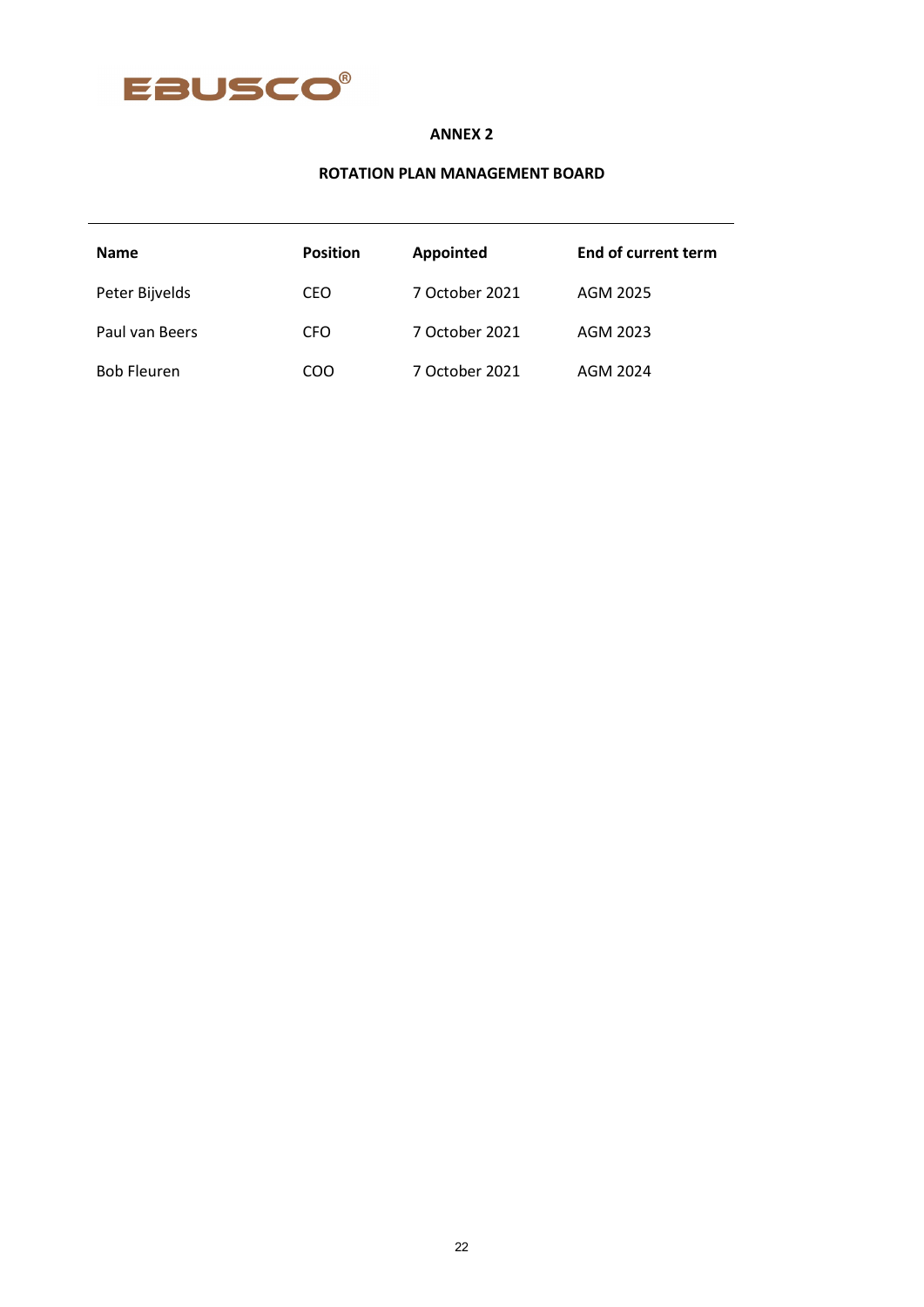

#### **ANNEX 3**

#### **LIST OF APPROVAL SUPERVISORY BOARD**

The approval of the Supervisory Board is required for:

- (a) the allocation of duties of the Management Board to individual members of the Management Board;
- (b) the establishment of an Executive Committee;
- (c) all transactions between the Company and natural or legal persons who hold at least 10% of the shares in the Company that are of material significance to the Company and/or such persons
- (d) all transactions in which there are conflicts of interest with Management Board members that are of material significance to the Company and/or the relevant Management Board members;
- (e) all transactions in which there are conflicts of interest with Supervisory Board members that are of material significance to the Company and/or the relevant Supervisory Board members;
- (f) the appointment and dismissal of the Company Secretary;
- (g) the appointment and dismissal of the senior internal auditor;
- (h) the internal audit plan;
- (i) issue and acquisition of Shares and debentures at the expense of the Company or of debentures at the expense of a limited partnership or general partnership in respect of which the Company is a partner with full liability;
- (j) cooperation in the issuance of depositary receipts for Shares;
- (k) entering into or termination of a long term cooperation of the Company or a subsidiary with another legal entity or company or, as a partner with full liability, in a limited partnership or general partnership if such cooperation or termination is of fundamental importance for the Company;
- (l) participation by the Company or a subsidiary in the capital of another company if the value of such participation is at least one quarter of the amount of the issued capital plus reserves of the Company according to its balance sheet and explanatory notes, as well as significantly increasing or reducing such participation;
- (m) investments requiring an amount equal to at least one quarter of the issued capital plus reserves of the Company according to its balance sheet and explanatory notes;
- (n) proposal to amend these Articles of Association;
- (o) proposal to dissolve the Company;
- (p) petition for bankruptcy or a request for suspension of payments *(surseance van betaling)*;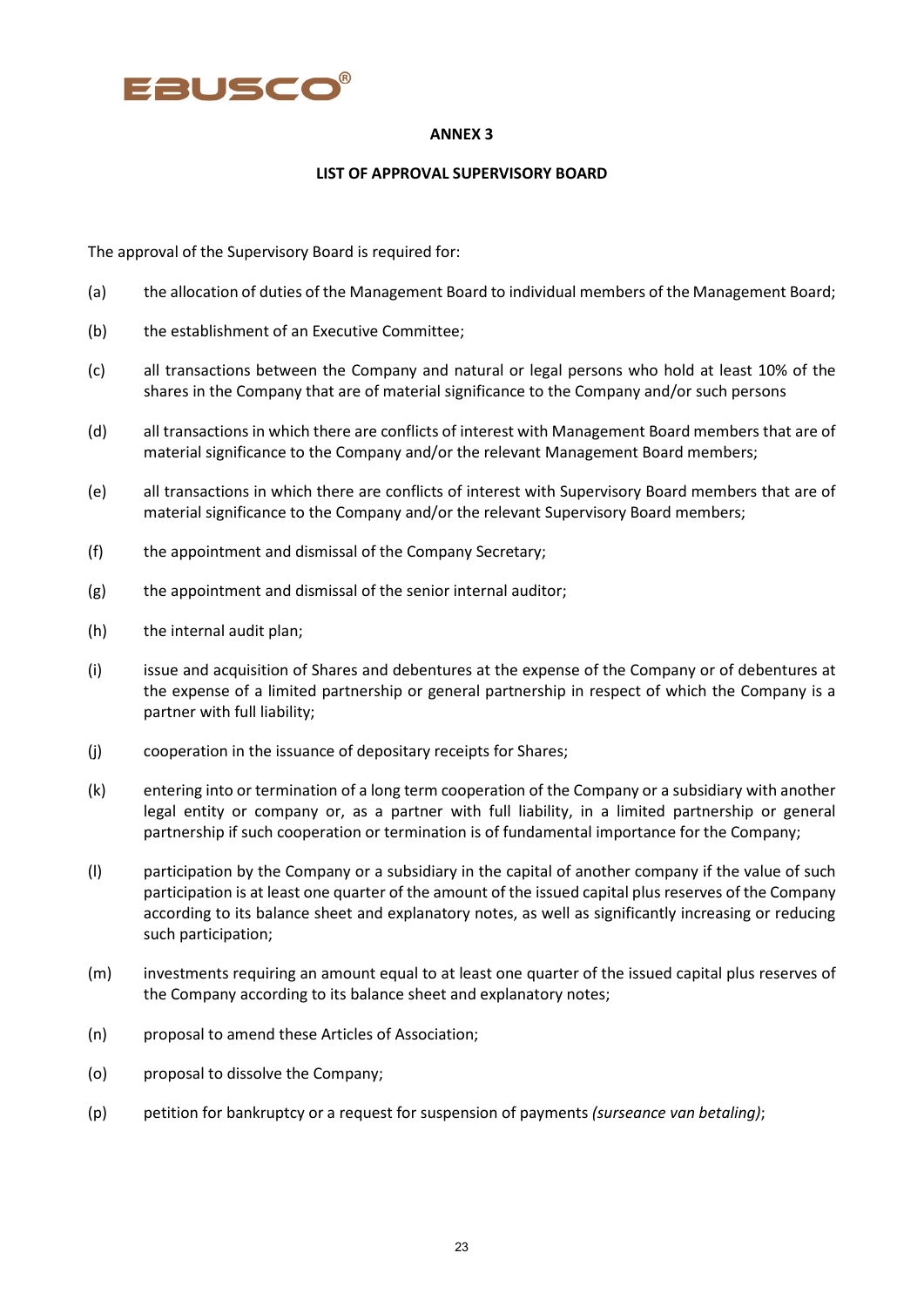# Eauscc

- (q) termination of the employment of a considerable number of employees of the Company or of a subsidiary simultaneously or within a short period of time;
- (r) radical change in the employment conditions of a considerable number of the employees of the Company or of a subsidiary;
- (s) proposal to reduce the Company's issued capital;
- (t) acquiring, alienating, encumbering, leasing, letting and in any other way obtaining and giving the use or benefit of registered property with a total value exceeding an amount of EUR 5,000,000;
- (u) entering into agreements, whereby the Company is granted credit by a bank with a total value exceeding an amount of EUR 5,000,000;
- (v) lending and borrowing money, with the exception of acquiring money under a credit already granted to the Company by a bank with a total value exceeding an amount of EUR 5,000,000;
- (w) desinvestments with a total value exceeding an amount of EUR 5,000,000;
- (x) entering into agreements by which the Company binds itself as guarantor or as severally-liable co debtor, or otherwise guarantees or agrees to bind itself as security for a debt of a third party with a total value exceeding an amount of EUR 5,000,000;
- (y) making settlements with a total value exceeding an amount of EUR 5,000,000;
- (z) being a party to legal proceedings, including conducting arbitration proceedings, with the exception of taking legal measures that cannot be delayed with a total value exceeding an amount of EUR 5,000,000;
- (aa) establishing pension plans and granting pension rights in excess of those arising from existing arrangements with a total value exceeding an amount of EUR 5,000,000; and
- (bb) all other acts that require the approval by legislation, the Articles of Association, the By-Laws of the Management Board, the By-Laws of the Supervisory Board, the Dutch Corporate Governance Code or any other applicable legislation.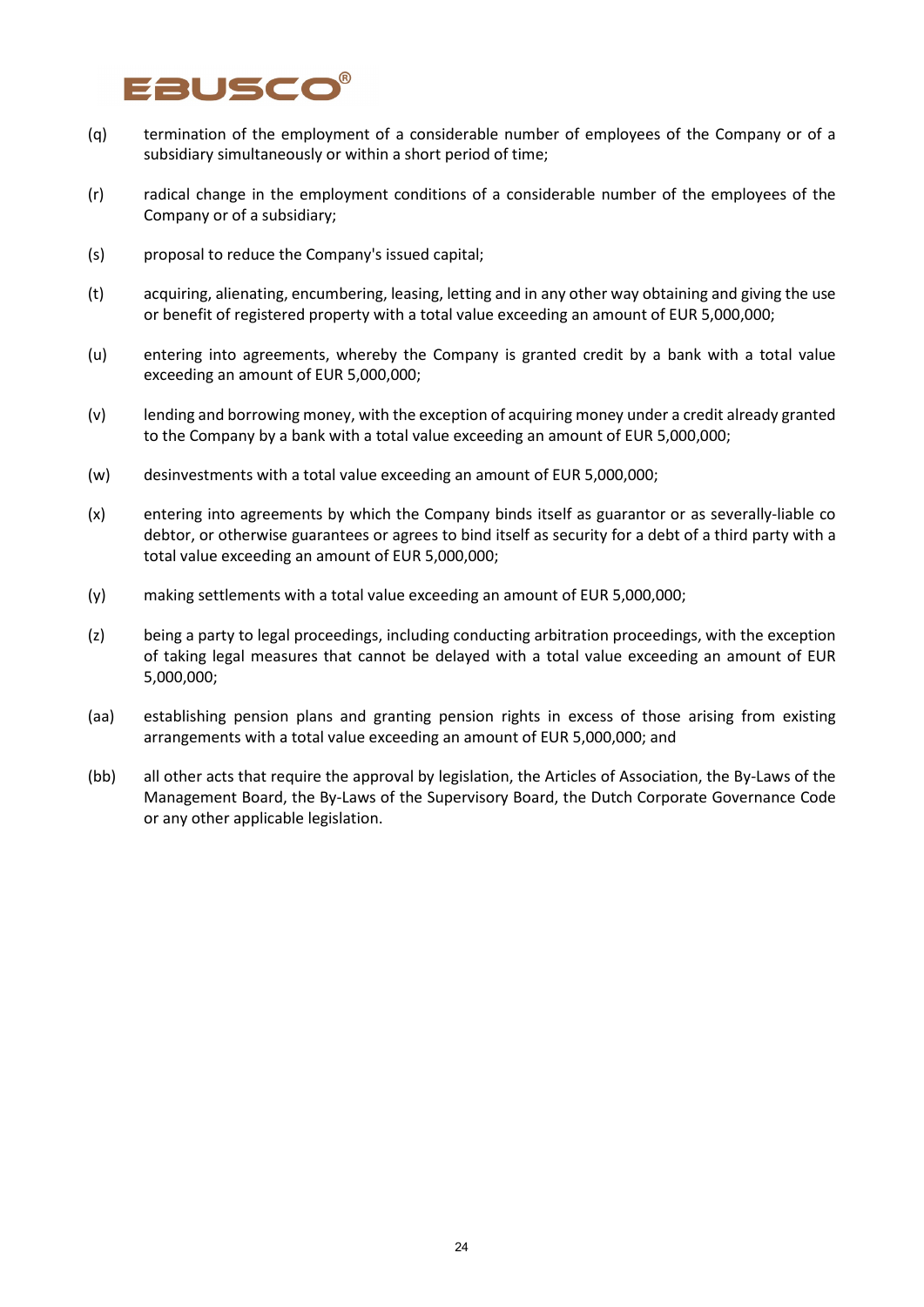

#### **ANNEX 4**

#### **INFORMATION TO BE INCLUDED IN THE REPORT OF THE MANAGEMENT BOARD**

In addition to the information which must be included pursuant to the provisions of Book 2 Dutch Civil Code, see also Sections 2:391 and 2:392 DCC, the following information must be included in the Report of the Management Board:

- 1.1.4 CG Code A detailed explanation of the view of the Management Board on the long-term value creation, the strategy for its realisation and which contributions were made to the long-term value creation in the past financial year.<sup>[72](#page-24-0)</sup>
- 1.4.2 CG Code Accountability about (a) the execution of the risk assessment, with a description of the principal risks facing the Company in relationship to the risk appetite; (b) the design and operation of the internal risk management and control systems during the past financial year; (c) any major failings in the internal risk management and control systems which have been observed in the financial year, any significant changes made to these systems and any major improvements planned, along with a confirmation that these issues have been discussed with the Audit Committee and the Supervisory Board; and (d) the sensitivity of the results of the Company to material changes in external factors.<sup>[73](#page-24-1)</sup>
- 1.4.3 CG Code With clear substantiation that (a) the Report of the Management Board provides sufficient insights into any failings in the effectiveness of the internal risk management and control systems; (b) the aforementioned systems provide reasonable assurance that the financial reporting does not contain any material inaccuracies; (c) based on the current state of affairs, it is justified that the financial reporting is prepared on a going concern basis; and (d) the Report of the Management Board states those material risks and uncertainties that are relevant to the expectation of the Company's continuity for the period of twelve months after the preparation of the report.<sup>[74](#page-24-2)</sup>
- 2.5.4 CG Code An explanation of the values and the way in which they are incorporated in the Company and the business connected with it, and the effectiveness of, and compliance with, the code of conduct.<sup>[75](#page-24-3)</sup>
- 2.7.4 CG Code Publication of all transactions in which there are conflicts of interest with Management Board members or Supervisory Board members that are of material significance to the Company and/or to the relevant Management Board members or Supervisory Board members, with a statement of the conflict of interest and a declaration that best practice provisions 2.7.3. and 2.7.4. have been complied with.<sup>[76](#page-24-4)</sup>
- 2.7.5 CG Code Publication of all transactions between the Company and legal or natural persons who holds at least 10% of the shares in the Company, which are of material

<span id="page-24-0"></span> $72$  Cf. By-laws Management Board, Clause 7.1.

<span id="page-24-1"></span> $73$  Cf. By-laws Management Board, Clause 7.3 and 7.4.<br> $74$  Cf. By-laws Management Board, Clause 4.

<span id="page-24-2"></span>Cf. By-laws Management Board, Clause 4.

<span id="page-24-3"></span><sup>&</sup>lt;sup>75</sup> Cf. By-laws Management Board, Clause 6.4.<br><sup>76</sup> Cf. By-laws Management Board, Clause 17

<span id="page-24-4"></span>Cf. By-laws Management Board, Clause 17.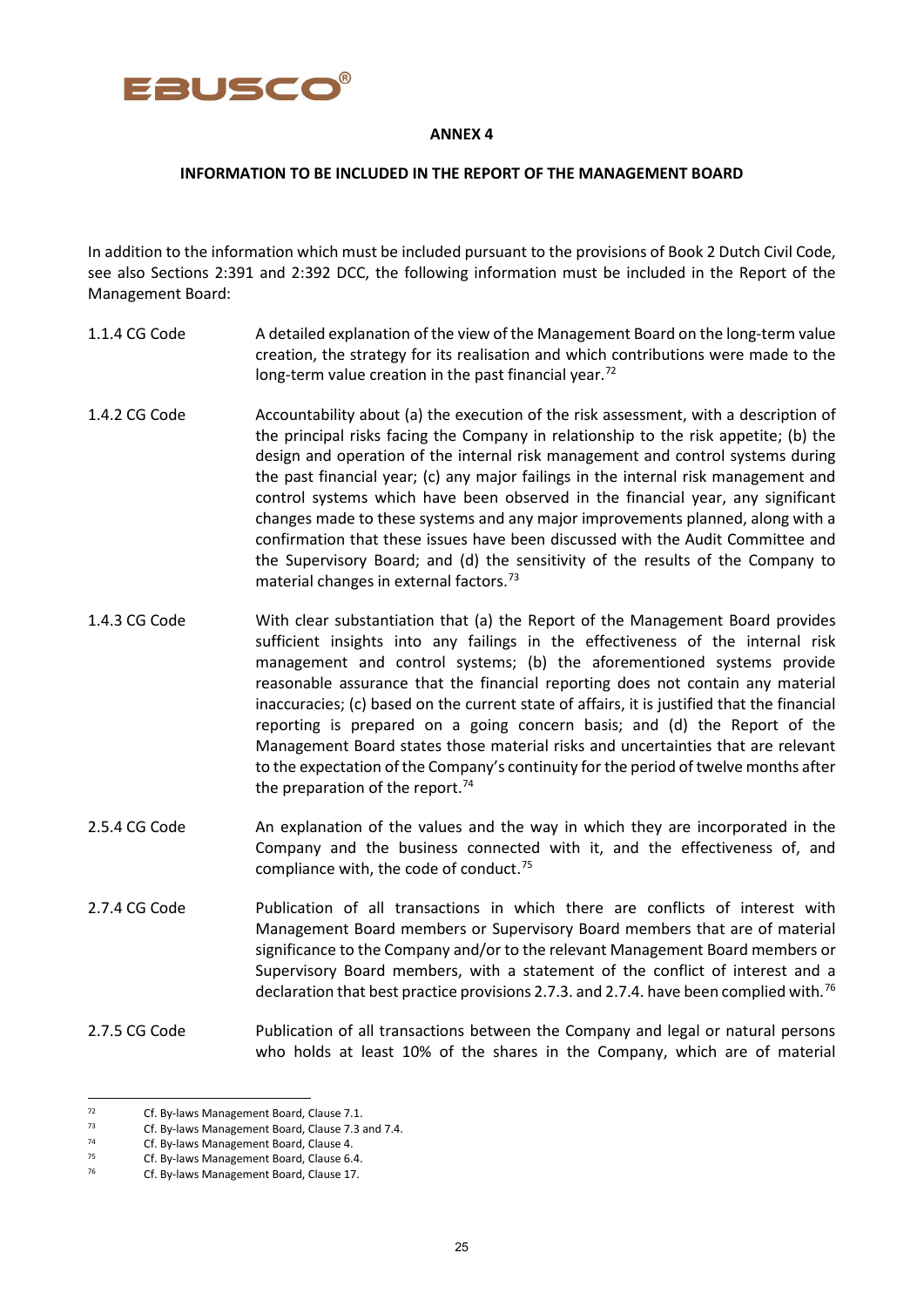

significance for the Company and/or the legal or natural person, with a declaration that best practice provision 2.7.5. has been complied with.<sup>[77](#page-25-0)</sup>

4.2.6 CG Code A survey of all existing or potential anti-takeover measures and an indication of the circumstances in which and by whom these measures can be used.

CG Code<sup>[78](#page-25-1)</sup> In a separate chapter: the broad outline of the corporate governance structure of the Company, partly on the basis of the principles stated in the Dutch Corporate Governance Code and explicitly stating the extent to which it complies with the principles and best practice provisions stipulated in the Dutch Corporate Governance Code and, where it does not comply with them, why and to what extent it deviates from them. If the composition of the Management Board and/or the Supervisory Board diverges from the targets stipulated in the Company's diversity policy and/or the statutory target for the male/female ratio, if and to the extent that this is provided under or pursuant to the law, the current state of affairs shall be outlined in the corporate governance statement, along with an explanation as to which measures are being taken to attain the intended target, and by when this is likely to be achieved.<sup>[79](#page-25-2)</sup>

- 2:391 paragraph 7 DCC To the extent the seats on the Management Board or Supervisory Board are not divided in a balanced manner amongst men and women as referred to in Section 2:166 DCC, an explanation: (a) why the seats are not divided in a balanced manner, (b) what the Company has done to establish a balanced division, and (c) what the intentions of the Company are to establish a balanced division of seats in the future.
- A corporate governance statement regarding: (a) compliance with the principles and best practice provisions of the Dutch Corporate Governance Code, (b) the most important characteristics of the management- and control system of the Company in respect of the process of financial reporting of the Company and the group of which the financials are consolidated, (c) the functioning of the General Meeting of Shareholders, its major powers and the shareholders' rights and the way they can be exercised, (d) the composition and functioning of the Management Board and Supervisory Board and its committees, (e) the diversity policy with respect to the composition of the Management Board and the Supervisory Board (by which the Company describes the manner in which the diversity policy has been executed and the results thereof in the last financial year), and (f) the information referred to in Section  $10(1)(c)(d)(f)(h)$  and (i) EU-Directive 2004/25 regarding public takeovers.<sup>[80](#page-25-3)</sup> Management Report Decree

Notices regarding: (a) a brief description of the Company's business model, (b) a description of the policies pursued by the Company in relation to those matters, including due diligence processes implemented and the outcome of those policies regarding: (i) environmental, social and employee matters, (ii) respect for human rights and (iii) anti-corruption and anti-bribery matters, (c) the principal risks related to those matters referred to under (b) and linked to the Company's operations, (d) the non-financial key performance indicators relevant to the particular business of Non-financial Information Decree

<span id="page-25-0"></span><sup>&</sup>lt;sup>77</sup> Cf. By-laws Management Board, Clause 6.7.<br><sup>78</sup> See part of the Code 'Compliance with the

<span id="page-25-1"></span><sup>78</sup> See part of the Code 'Compliance with the Code' and Section 2 Management Report Decree (*Vaststellingsbesluit nadere voorschriften bestuursverslag*).

<span id="page-25-2"></span><sup>79</sup> Dutch Corporate Governance Code, best practice provision 2.1.6.<br>80 Seco Section 22(2) Management Penert Decree, The corporate gove

<span id="page-25-3"></span>See Section 2a(2) Management Report Decree. The corporate governance statement may form a part of the Report of the Management Board or an annex thereof, or a digitally accessible separate document to which the Report of the Management Board refers (Section 2(1) Management Report Decree).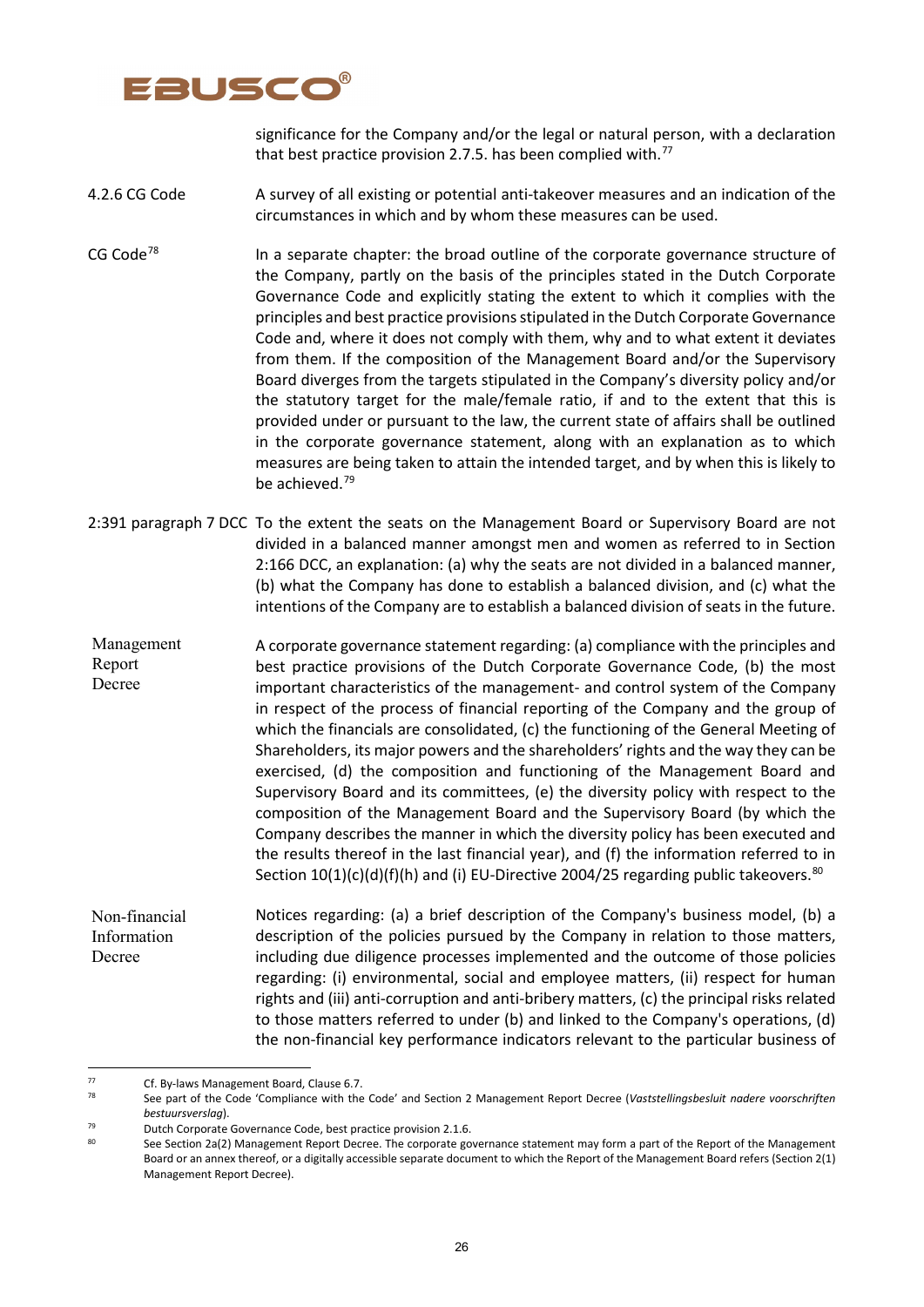

the Company. Where the Company does not pursue policies in relation to those matters referred to under (b), the non-financial notice shall provide a clear and reasoned explanation for not doing so.<sup>[81](#page-26-0)</sup>

A reference to the Management Board resolutions pursuant to Clauses 24.2 and 24.3 of these By-Laws, to the extent of material significance.

<span id="page-26-0"></span>

<sup>81</sup> Section 3 Non-financial Information Decree, *Stb*. 2017, 100.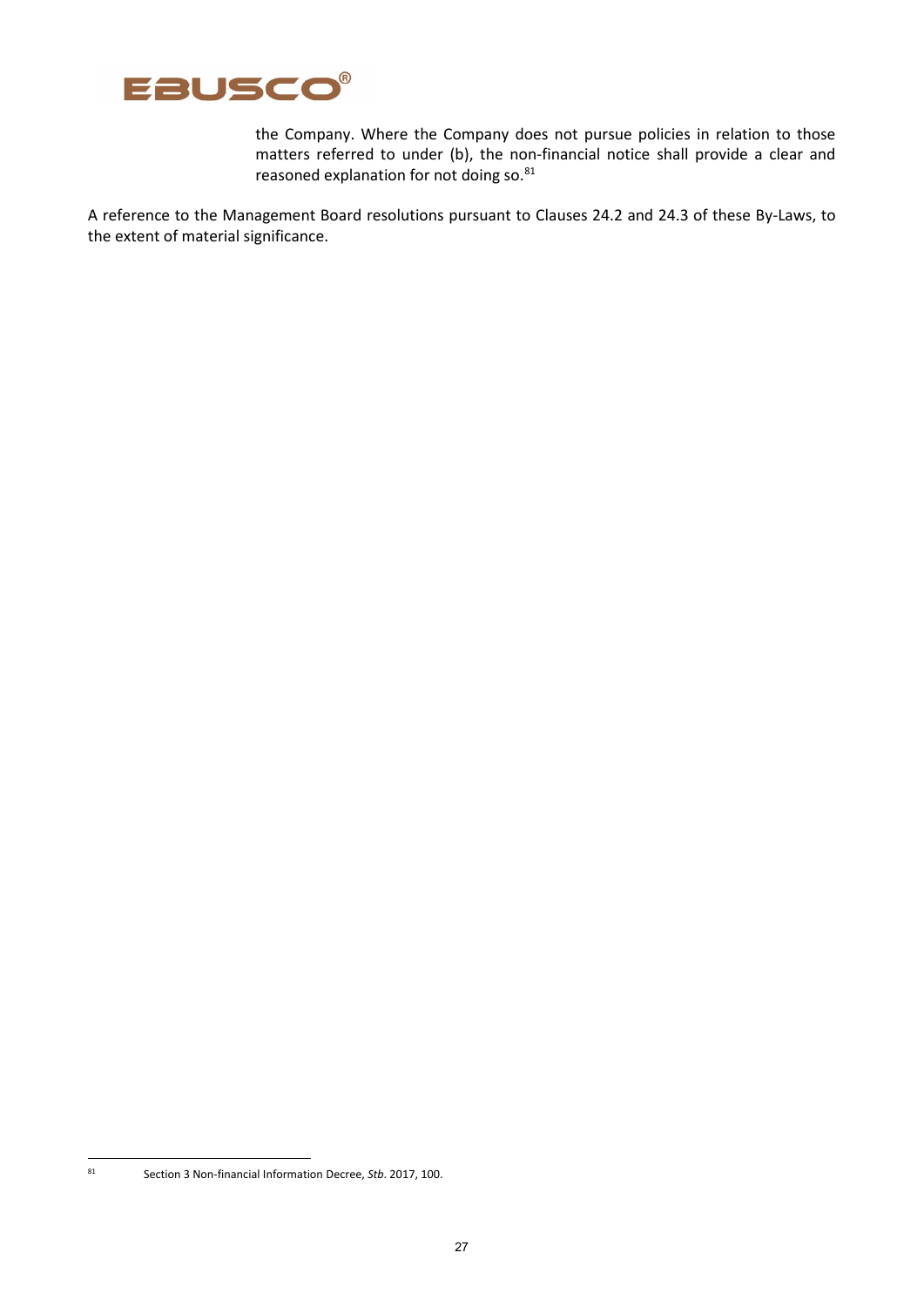

#### **ANNEX 5**

# **INFORMATION THAT MUST BE PROVIDED TO THE AFM[82](#page-27-0)**

| 2:393 paragraph 1 DCC | Announcement of the proposed appointment of the External Auditor for the<br>audit on the Annual Accounts                                          |
|-----------------------|---------------------------------------------------------------------------------------------------------------------------------------------------|
| 2:393 paragraph 2 DCC | Announcement of the withdrawal of the instructions to audit the Annual<br>Accounts by the Company or an early termination by the External Auditor |
| 5:250 paragraph 1 FSA | Adopted Annual Accounts and the Report of the Management Board (within<br>5 days after the adoption)                                              |
| 5:250 paragraph 2 FSA | Announcement when the Annual Accounts have not been adopted within 6<br>months after the ending of the financial year                             |
| 5:25m paragraph 6 FSA | Regulated information that will be generally available                                                                                            |
| 5:48 paragraph 8 FSA  | Resignation of a Management Board member or a Supervisory Board<br>member <sup>83</sup>                                                           |

<span id="page-27-0"></span> $82$  This concerns information that must be given on a regular base by the Company to the AFM; this does not affect the FSA obligations regarding information to be provided in specific circumstances (such as price-sensitive information).

<span id="page-27-1"></span><sup>83</sup> Based upon the Dutch Corporate Governance Code, best practice provision 2.2.3, the Company should issue a press release when a Management Board or Supervisory Board member retires early, in which statement the reasons for departure are stated.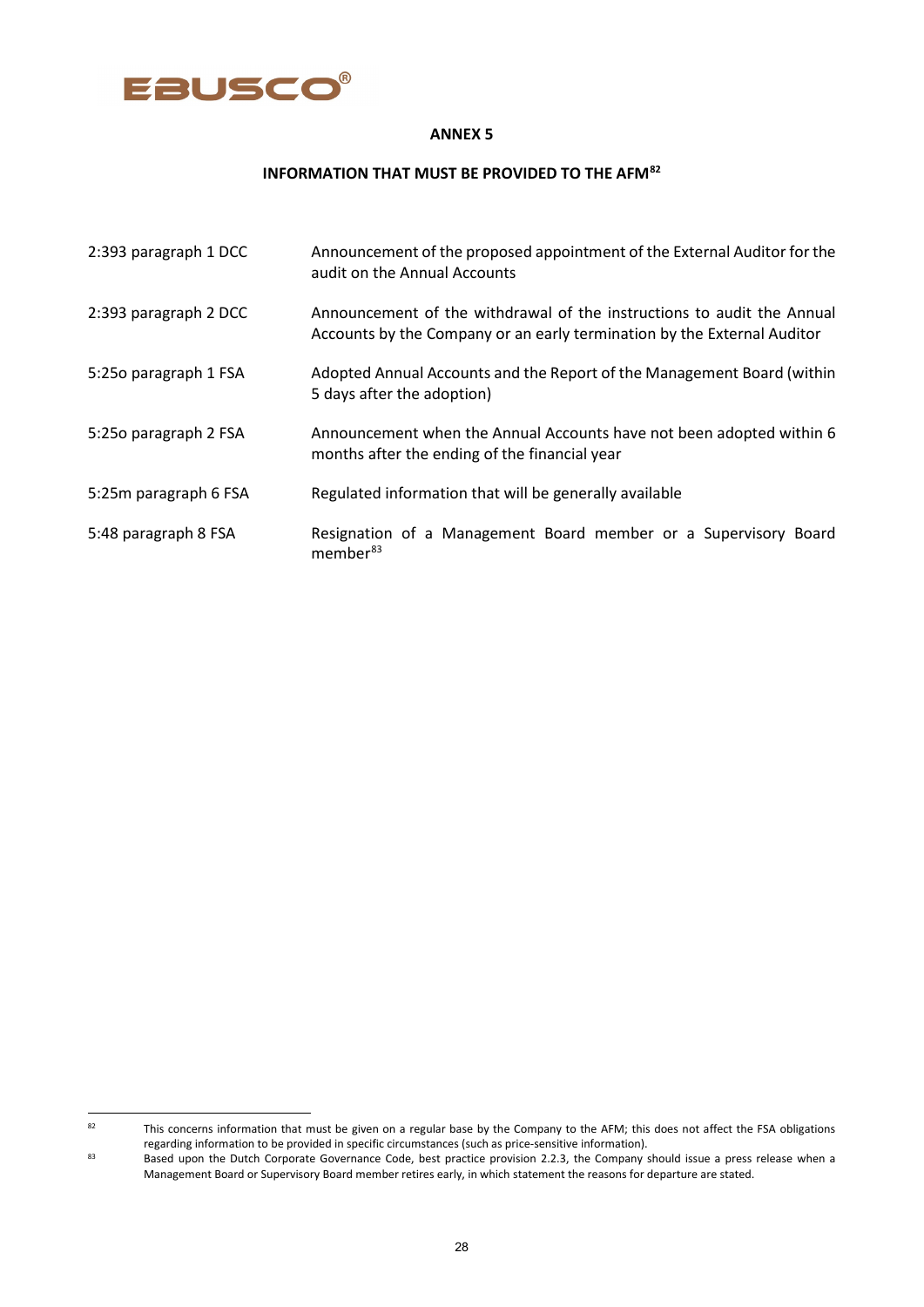# EBUSCO®

#### **ANNEX 6**

#### **ITEMS TO BE PLACED ON THE COMPANY'S WEBSITE**

| 2.1.1 CG Code                                     | Supervisory Board Profile. 84                                                                                                                                                                                                                                                                                                                                            |
|---------------------------------------------------|--------------------------------------------------------------------------------------------------------------------------------------------------------------------------------------------------------------------------------------------------------------------------------------------------------------------------------------------------------------------------|
| 2.2.4 CG Code                                     | Supervisory Board Rotation Plan. 85                                                                                                                                                                                                                                                                                                                                      |
| 2.3.1 CG Code                                     | By-laws of the Supervisory Board. <sup>86</sup>                                                                                                                                                                                                                                                                                                                          |
| 2.3.3 CG Code                                     | Terms of reference and composition of the Committees. <sup>87</sup>                                                                                                                                                                                                                                                                                                      |
| 2.5.2 CG Code                                     | A code of conduct. <sup>88</sup>                                                                                                                                                                                                                                                                                                                                         |
| 2.6.1 CG Code                                     | Whistle-blower policy. 89                                                                                                                                                                                                                                                                                                                                                |
| 3.4 CG Code/                                      |                                                                                                                                                                                                                                                                                                                                                                          |
| Sections 2:135b and 2:145 DCC Remuneration Report |                                                                                                                                                                                                                                                                                                                                                                          |
| Sections 2:135a and 2:145 DCC Remuneration policy |                                                                                                                                                                                                                                                                                                                                                                          |
| 3.4.2 CG Code                                     | Main elements of the agreement of a Management Board member, after the<br>agreement has been concluded and in any event no later than the date of<br>the notice calling the General Meeting of Shareholders where the<br>appointment of that Management Board member will be proposed.                                                                                   |
| 4.1.4 CG Code                                     | A proposal for approval or authorisation by the General Meeting of<br>Shareholders shall be explained in writing. The Management Board shall in<br>this explanation state all the facts and circumstances that are relevant for<br>the approval or authorisation to be granted. The explanation to the agenda<br>shall be posted on the Company's website. <sup>90</sup> |
| 4.2.2 CG Code                                     | An outline policy on bilateral contacts with shareholders. <sup>91</sup>                                                                                                                                                                                                                                                                                                 |
| 4.2.3 CG Code                                     | Announcements prior meeting and presentations to analysts, presentations<br>and (institutional) investors and press conferences. <sup>92</sup>                                                                                                                                                                                                                           |
| 4.2.4 CG Code                                     | The Company shall post and update information relevant to the<br>shareholders and which it is required to publish or submit pursuant to the<br>provisions of company law and securities law and regulation applicable to it,                                                                                                                                             |

on a separate section of the Company's website.<sup>[93](#page-28-9)</sup>

<span id="page-28-0"></span> $^{84}$  By-laws Supervisory Board, clause 1.1.<br> $^{85}$  By-laws Supervisory Board, clause 2.6

<span id="page-28-1"></span> $85$  By-laws Supervisory Board, clause 2.6.<br> $86$  By-laws Supervisory Board, clause 0.3.

<span id="page-28-2"></span> $86$  By-laws Supervisory Board, clause 0.3.<br>  $87$  By-laws Supervisory Board, clause 5.4

<span id="page-28-3"></span> $87$  By-laws Supervisory Board, clause 5.4.<br> $88$  By-laws Management Board, Clause 6.

<span id="page-28-4"></span> $88$  By-laws Management Board, Clause 6.4(c).<br> $89$  By-laws Management Board, Clause 6.6.

<span id="page-28-5"></span><sup>89</sup> By-laws Management Board, Clause 6.6.<br>By-laws Management Board, Clause 12.5.

<span id="page-28-6"></span> $^{90}$  By-laws Management Board, Clause 12.5.<br>By-laws Management Board, Clause 12.8.

<span id="page-28-7"></span> $\frac{91}{2}$  By-laws Management Board, Clause 12.8.<br>By-laws Management Board, Clause 12.8.

<span id="page-28-8"></span> $^{92}$  By-laws Management Board, Clause 13.3.<br>By-laws Management Board, Clause 14.

<span id="page-28-9"></span>By-laws Management Board, Clause 14.